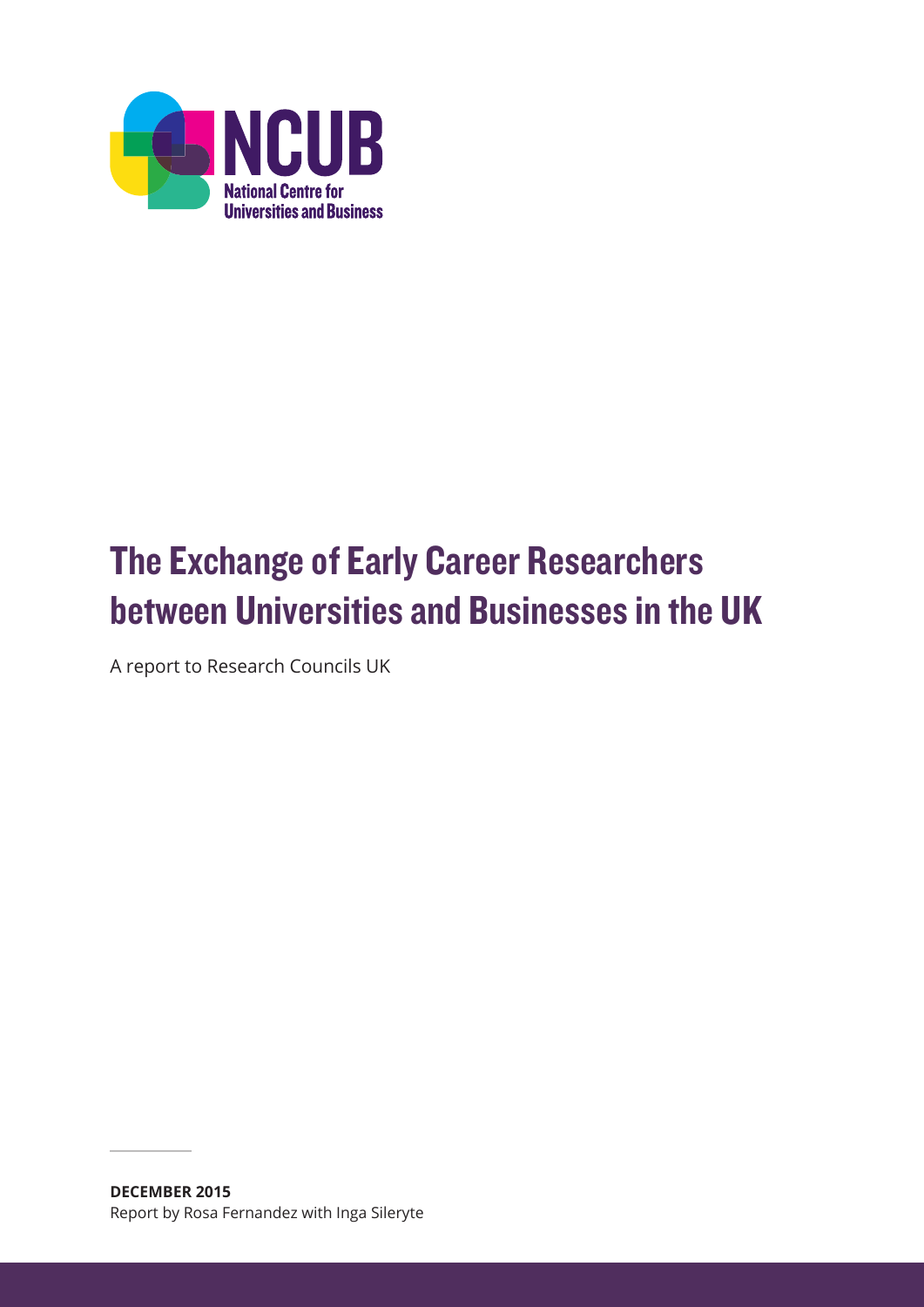### **With input from:**

| <b>Abertay</b><br>University        | <b>EXAM</b><br><b>Q</b> BRISTOL | <b>CARDIFF</b><br><b>UNIVERSITY</b><br>PRIFYSGOL<br><b>CAERDYP</b> | <b>Goldsmiths</b><br>UNIVERSITY OF LONDON | University<br>of Glasgow |
|-------------------------------------|---------------------------------|--------------------------------------------------------------------|-------------------------------------------|--------------------------|
| <b>Imperial College</b><br>London   | <b>UNIVERSITY OF LEEDS</b>      | The University of<br>四<br>Nottingham                               | UNIVERSITY OF<br><b>OXFORD</b>            | Southampton              |
| THE UNIVERSITY OF<br><b>WARWICK</b> | <b>ARUP</b>                     | AstraZeneca <sup>2</sup>                                           | The British<br>Museum                     | pp                       |
| <b>BTO</b>                          | <b>MEGGITT</b>                  | <b>Rolls-Royce</b> ®<br>$\mathbb{R}$                               | <b>SIGNAL</b>                             | syngenta                 |

#### **Acknowledgements**

This report is a collective effort of NCUB with above partners and RCUK colleagues, particularly the steering group, Iain Cameron and Clare Bhunnoo. At NCUB, David Docherty and Joan Wilson personally contributed to improving the report in subsequent revisions. We are grateful to all for continued support.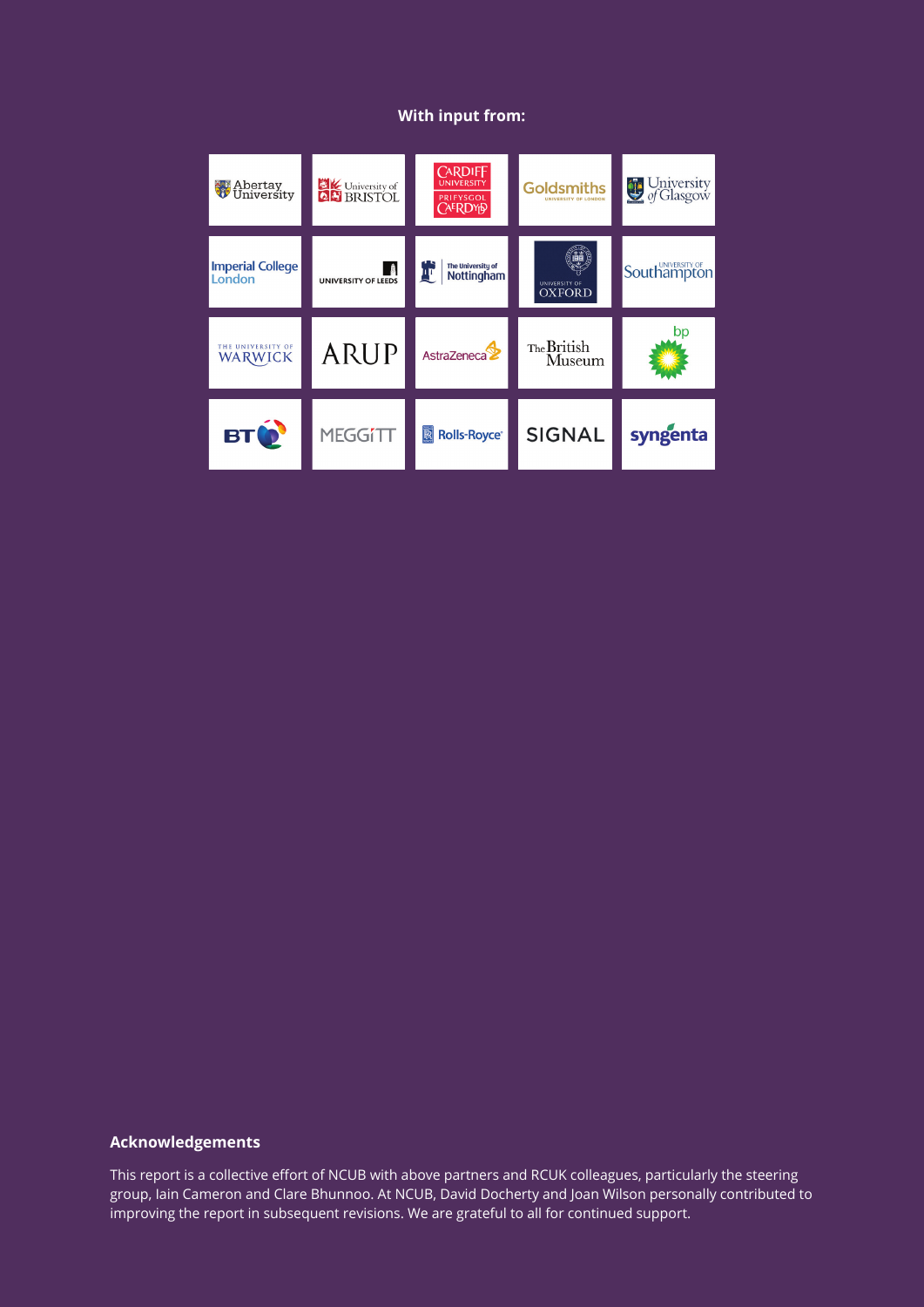## **Contents**

| <b>Executive Summary</b>                                                 | $\overline{\mathbf{4}}$ |
|--------------------------------------------------------------------------|-------------------------|
| 01. Introduction                                                         | 5                       |
| 02. Definition of researchers, their roles, and mobility across sectors  | 6                       |
| 03. Policies and practices in recruiting and retaining research staff    | 8                       |
| 04. Identifying challenges and building opportunities for research staff | 11                      |
| 05. Trends in inter-sectoral mobility                                    | 14                      |
| 06. Conclusion and recommendations                                       | 16                      |
| 07. References                                                           | 18                      |
| Appendices                                                               | 20                      |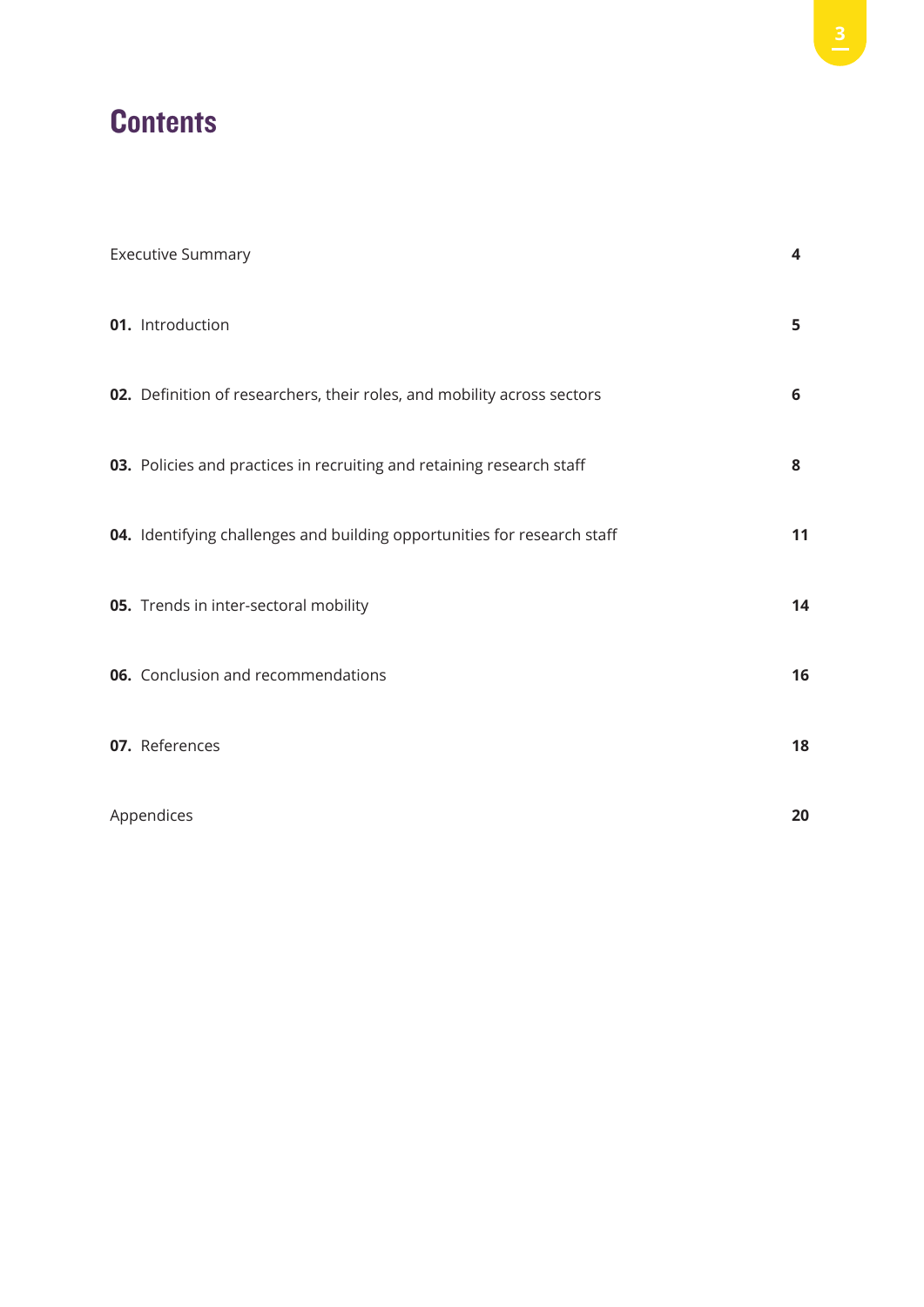## Executive Summary

## *"Academics search for jobs that have as job title the words of their PhD Thesis"*

#### **Ric Parker (Rolls Royce)**

- The mobility of researchers between universities and business enables researchers to directly apply academic knowledge in non-academic roles and environments. With an increasing supply of academic researchers in UK Higher Education Institutions (HEIs), many will find careers that are wholly or partially developed outside the academic environment. Despite clear benefits and need, this intelligence appears to not reach researchers effectively, resulting in insufficient mobility between academia and industry.
- We revisit the evidence on mobility of researchers between academia and industry in the UK, with the aid of original views of senior research managers in 11 universities and 9 businesses about the importance of this mobility, and about how universities and businesses can work together to expand and reward this important channel for translation of research into impact.
- Although the term "Early Career Researcher" (ECR) is not familiar among businesses, academic researchers are recognised as valuable resources in and out of academia. For HEIs, ECRs perform mostly research but increasingly teaching roles, they bring independent funding and independent thinking, and they contribute tangibly to the research performance of the HEI. For non-academic employers, academic researchers bring specialist knowledge combined with higher level skills in research methods, problem solving and programme management; they are trained to attract research funding, and have a portfolio of academic contacts.
- Academic researchers typically perform roles of their own research specialism within academia but less so in business. A more realistic and mutual understanding is needed regarding the opportunities available outside academia to perform highly specialised niche research. A significant expansion of the take up of academic researchers to work outside academia may only be possible in broader specialism and/or in non-research roles. Employers use collaborative agreements with HEIs to offer work experience and capture academics to work in industry.
- For senior managers of research in and out of academia the main barrier to the mobility of researchers between universities and business is a lack of appreciation for industry experience in academic reward structures. Industry experience is seen as a substitute not as a complement to the academic career and (dis) regarded accordingly. Evaluating research roles on the basis of refereed publications and limiting the value of non-academic achievements hinders the exchange of researchers between universities and businesses.
- Information gaps and misunderstandings of what researchers do in industry and in university limit mobility further. Academics are ill-informed about careers available in industry. Businesses are ill-informed about the skills and expertise held within academia. Academic researchers expect nonacademic jobs to reflect their research interests, or else the move to a non-academic career is deemed a loss. Businesses seeking new expert talent find academic information systems more geared to academic careers, and this discourages them from searching beyond who is already known to them.
- Insufficient funding for researchers to gain experience outside academia impose additional costs of encouraging mobility for researchers and for employers, academic and not. Placements and temporary assignments are effective and popular but resource consuming for universities and businesses.
- In light of these findings recommendations for action aim to tackle poor rewards with a national charter for HEIs and businesses open to exchanging people, and improve information systems with digital brokerage services.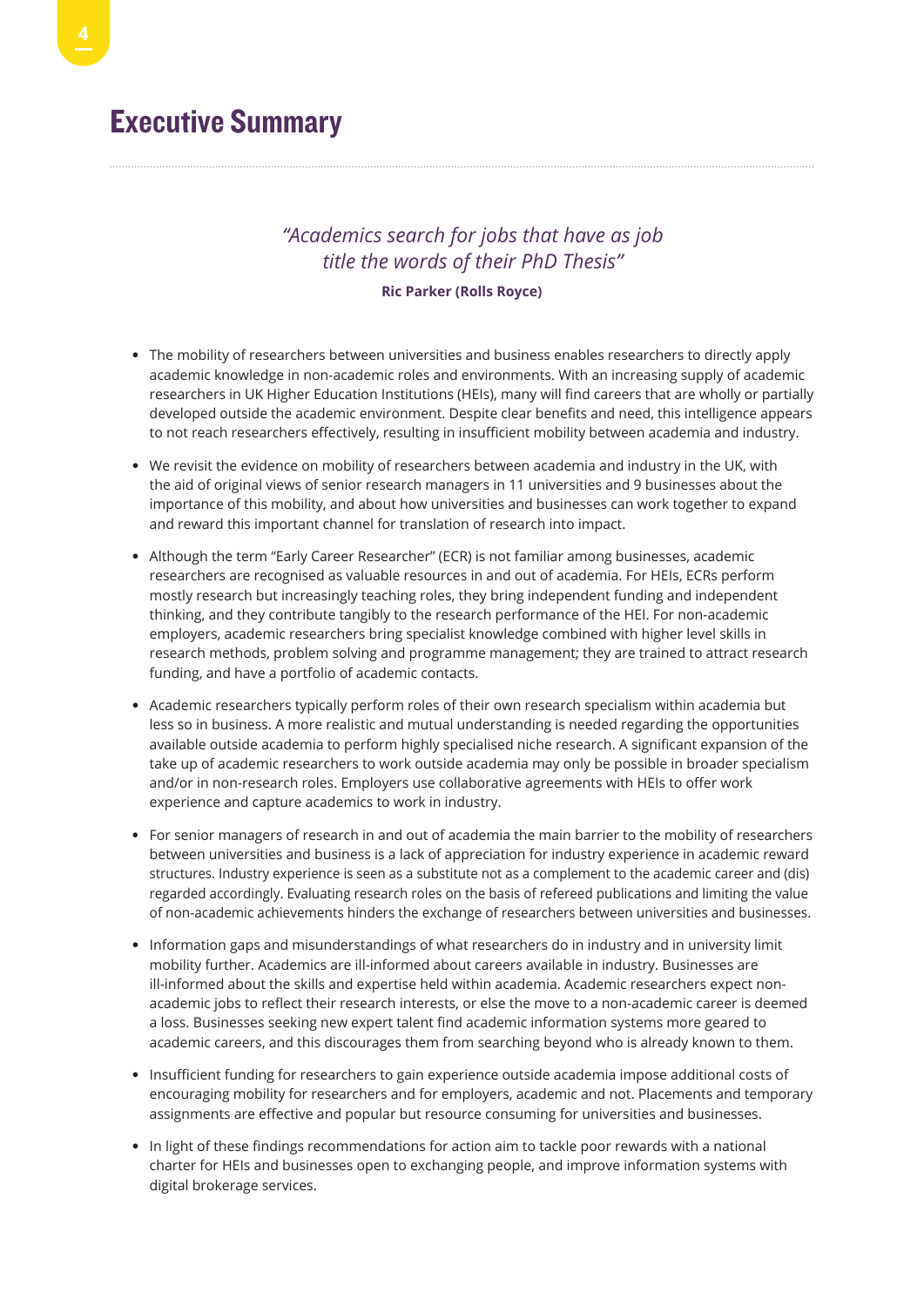## 01. Introduction

Researchers and their capabilities are a fundamental asset of the national innovation system and underpin all of the aspirations of the Government's Plan for Growth: Science and Innovation (BIS, 2014a). Researchers drive the openness of the innovation system and the excellence of the science base, they deploy, develop, and maintain the excellent research facilities that make the UK a research destination for foreign talent, and they carry the weight of collaboration and knowledge exchange. Despite this key role in the translation of science into welfare, few of the actions in the Plan are aimed at researchers directly, and more specifically at how to enable researchers to build a career that fulfils this role. Only recently, the Dowling Review of University Business Collaboration (BIS, 2015), acknowledges the critical function of researchers as direct translators of the excellent knowledge created within the UK research base into economic growth and welfare.

This report, commissioned by RCUK, brings a better understanding of the challenges and opportunities faced at work by those who start their career in a research role in academia. Those known as Early Career Researchers (ECRs) in UK Higher Eductaion Institutions (HEIs). The evidence, drawn from collaborating universities and business, backs findings reported by the researchers themselves (e.g. Vitae, 2013a and 2013b), in demonstrating that career paths for researchers are diverse and enriching in any sector, and that not all roads ought to lead to a professorship. Better information, dedicated resources, and a recognition of the benefits of inter-sectoral mobility, were identified by those engaged in this study as areas of opportunity to support the exchange of researchers with academia.

The UK HE system is developing exceptional research talent at a pace and it is well known that a lot of this talent will achieve maximum impact working outside the academic environment. Figures from the latest HESA Destinations of Leavers of Higher Education release show that 79% of postgraduate (teaching and research) qualifiers transitioned to employment within 6 months of graduation, but 40% of these remain employed within the education sector (HESA, 2014), therefore, only half of postgraduate qualifiers move to roles outside the education sector.

Work undertaken by Vitae over the years demonstrates that these official statistics on destinations of graduates are insufficient for capturing the breadth of careers available for highly qualified research staff. This is especially so for post-doctoral and early career researchers, who are increasing in number and importance among the specialised workforce in and out of academia, and in both sectors, they perform a variety of highly valued roles (Vitae, 2015). See, for example, the RCUK/HEFCE study of the impact of doctoral graduates for recent original evidence of the value of their competencies to business across all sectors (RCUK, 2014).

To add to the above without duplicating, we gathered views of employers and managers of these researchers in HEIs and non-academic employers<sup>1</sup>, canvassing their policies and practices towards these academic researchers. Recent studies covered for our literature review (Appendix A) note that host institutions and host employers can play a fundamental role in the career choices of research staff. This report highlights the role of the employing organisations (academic and not) in driving the mobility of researchers in and out of academia.

Appendix B describes the methods we used for selecting the participating organisations, 11 HEIs and 9 nonacademic employers of researchers, to discuss with us the policies and practices they have in relation to the recruitment and retention of experienced researchers. While we had limited control over the selection of participants, we aimed to ensure that the 20 organisations consulted were different enough from one another, and covered a good breadth of academic and non-academic employers of ECRs. The diversity and breadth of coverage in such a small sample contributes to the credibility of the qualitative evidence gathered through interviews.

<sup>1</sup> Throughout this report we use "business" and "industry" to include a wider set of employers in research and heritage sectors that are not-for-profit and even in receipt of public funds but are defined as "non-academic" meaning they are not a UK HEI. The public sector for example would be a non-academic employer of ECRs.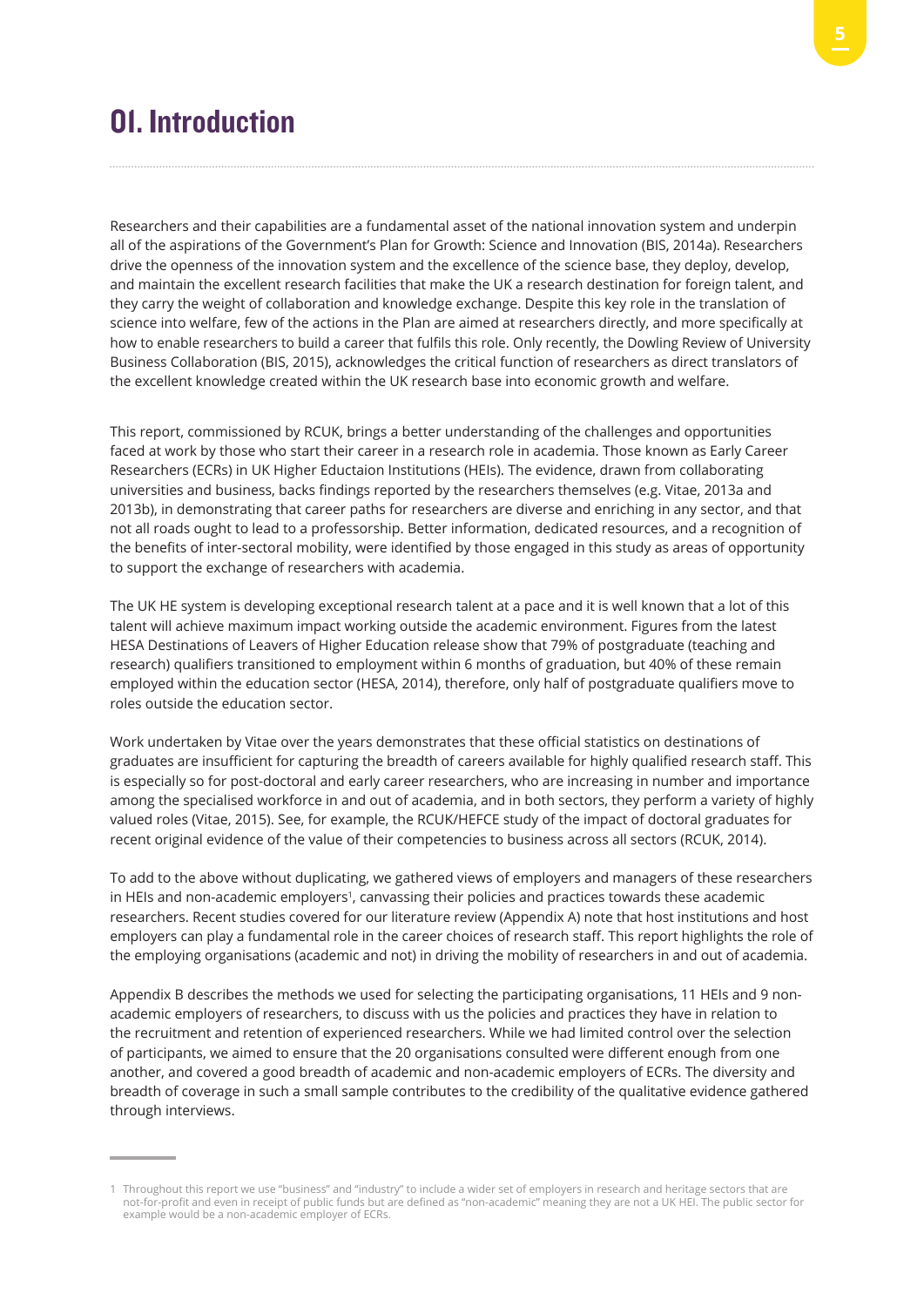Early on in the literature review and during interview it became clear that the notion of an ECR was diverse across HEIs and non-existent outside academia. For industry, we proposed that an academic researcher is simply someone who starts their career in academia, upon finishing postgraduate education. HEIs consistently refer to ECRs as the group of staff that includes post-doctoral researchers. For some HEIs, PhD students were deemed as ECRs, but not for all. Businesses also referred to post-docs, rather than ECRs. All of these differences are discussed in the next section together with the roles these researchers perform and the prevailing policies for and practices of inter-sectoral mobility, where applicable to the responding organisation.

We then consider the career progression of ECRs, with a particular focus on mobility between academic and non-academic posts, the importance of these moves, and the barriers and opportunities for mobility perceived by respondents. We finish with perceptions of trends in inter-sectoral mobility across respondents, a summary of schemes mentioned as fostering mobility, and suggestions made in policy and practice that could help improve the current stance.

## 02. Definition of researchers, their roles, and mobility across sectors

### 2.1. Researchers and their roles

It is important to note at the outset that across HE and private sectors there are no standard or harmonised definitions of what constitutes an "early career" or "academic" researcher. This in itself is a valuable finding but to avoid biasing responses to one or another definition, no specific denomination of "researcher" was imposed for the interviews. Rather, respondents in academic and non-academic organisations were first asked to talk about the relevance and progression of research staff that had some seniority, but were still in the process of establishing a career. After the relevant staff in that organisation were identified, respondents were asked about the inter-sectoral mobility of these researchers specifically.

## *The term early career researcher (ECR) is widely used but with diverse meaning across HEIs. Businesses are not familiar with the term ECR and use post-doc instead.*

For the smaller scale HEIs, with up to 100 research staff in total, ECRs included PhD students and recent graduates. For the larger scale HEIs with 1,000 research staff or more, PhDs were a separate group to ECRs. University respondents agreed that a rigid definition could be counterproductive, because the policies and practices available for career progression and mobility were not the exclusive remit of one or another group of staff, but open to all. When asked about the roles ECRs perform, all HEIs reported that ECRs predominantly perform research roles although 4 out of 11 HEIs noted increasing availability of teaching roles for their own definition of ECR. The nature of research roles were reportedly linked to the research project that the ECR was attached to: some roles required lab research, other roles required field trips, other roles required user engagement with the beneficiaries, be those business, consumers or learners.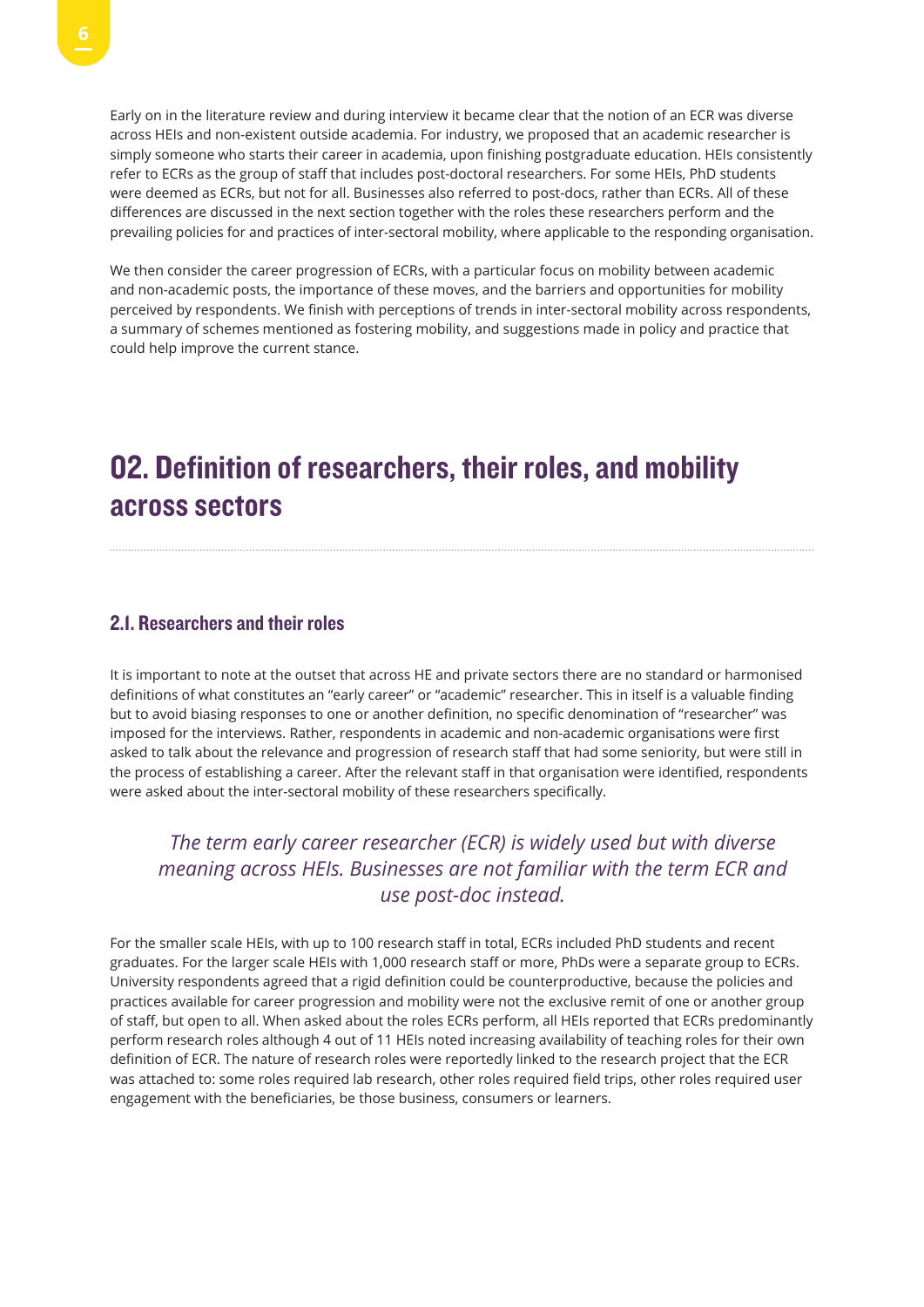Among the smaller and the specialist universities consulted, the roles and characteristics of ECRs could be differentiated. In the smaller scale HEIs all staff have to do research and teaching, including the early career academics, thus ECRs include teaching staff. In the specialist institutions they are bound to know and follow the employment practices of the sectors they specialise in. For example, at one HEI it was common for staff to hold part-time academic roles, spanning research, teaching, and knowledge exchange, together with part-time practitioner roles. In this HEI, ECRs are already part-time practitioners, and this renders the need to foster mobility between academic and non-academic roles less applicable, as it is part of the sector employment practices.

All HEIs reported that ECRs were mostly on fixed-term contracts (see also Appendix A) but many of these are "rolling contracts", linked to consecutive grant awards, and do not imply a certain exit at the end of the term. Despite the diversity of opinion over what constitutes an ECR across the selected HEIs, independence was a distinctive trait mentioned by all in relation to these researchers, most often independent meant financially as in externally funded, but respondents also meant independent thinking and solution seeking. All HEIs emphasized the importance of ECRs in university performance: they are a fundamental piece of the complex pipeline of developing research talent. Some respondents could be quite specific about the contribution of ECRs to the HEI's research performance: one had estimated that up to 80% of REF submitted outputs had an ECR as a co-author in some units of assessment.

## *ECRs bring to the HEI independent funding and independent thinking and improve performance rankings. They are "the" future.*

The definition of researcher is even broader outside academia. Businesses were not familiar with the term "Early Career Researcher" and tended to refer to them as post-docs, but generally they just thought of researchers as members of staff in certain roles. Despite admitting that these researchers with academic experience are a small and special segment of staff, senior managers outside academia recognised the unique value they bring for their organisations. Whether to fill generic established posts or to fill specific needs for particular projects, researchers are recruited from academia into a range of roles, with the majority of businesses hiring academic researchers into general management roles as well as research roles. These academic research are valued for their specialism as well as competencies such as problem solving, leadership, communication, and project management skills, all of which they acquire through postdoctoral research. A couple of the non-academic employers reported that they hire academic researchers for their high problem solving capabilities, which can be applied in different divisions of the company, rather than their expertise in a particular discipline. These broader skills sets were noted as particularly important for the longer-term career progression among larger multinational corporate respondents.

### 2.2. Mobility and its benefits

When prompted about mobility, all respondents (academic and not) talked about temporary exchanges as well as permanent moves of researchers from academia to industry, and vice versa. Although all respondents were aware of and actively involved in inter-sectoral mobility, none of the selected organisations in either sector had a formal policy or strategy to foster the mobility of research staff in and/or out of academia. Businesses reported that academic researchers enter their sector either through the standard recruitment processes, or through collaborative projects with academic partners. The latter were reported as the main vehicle by which researchers come to work outside academia on a temporary basis. HEIs lent support to this premise that knowledge exchange activities (collaborative projects, consultancy) are an important enabler of inter-sectoral mobility, while at the same time serving as a source of income for the researcher. None of the senior managers consulted in HEIs hesitated to state that that inter-sectoral mobility is an integral part of university life. To demonstrate this fact, 6 out of 11 HEIs offered multiple references to published strategy documents of the HEI, policies and signed concordats stating their institution's commitments to developing staff, knowledge exchange and impact, innovation, local development and so on. These public written commitments were offered as proof that mobility to non-academic roles is standard practice in HEIs.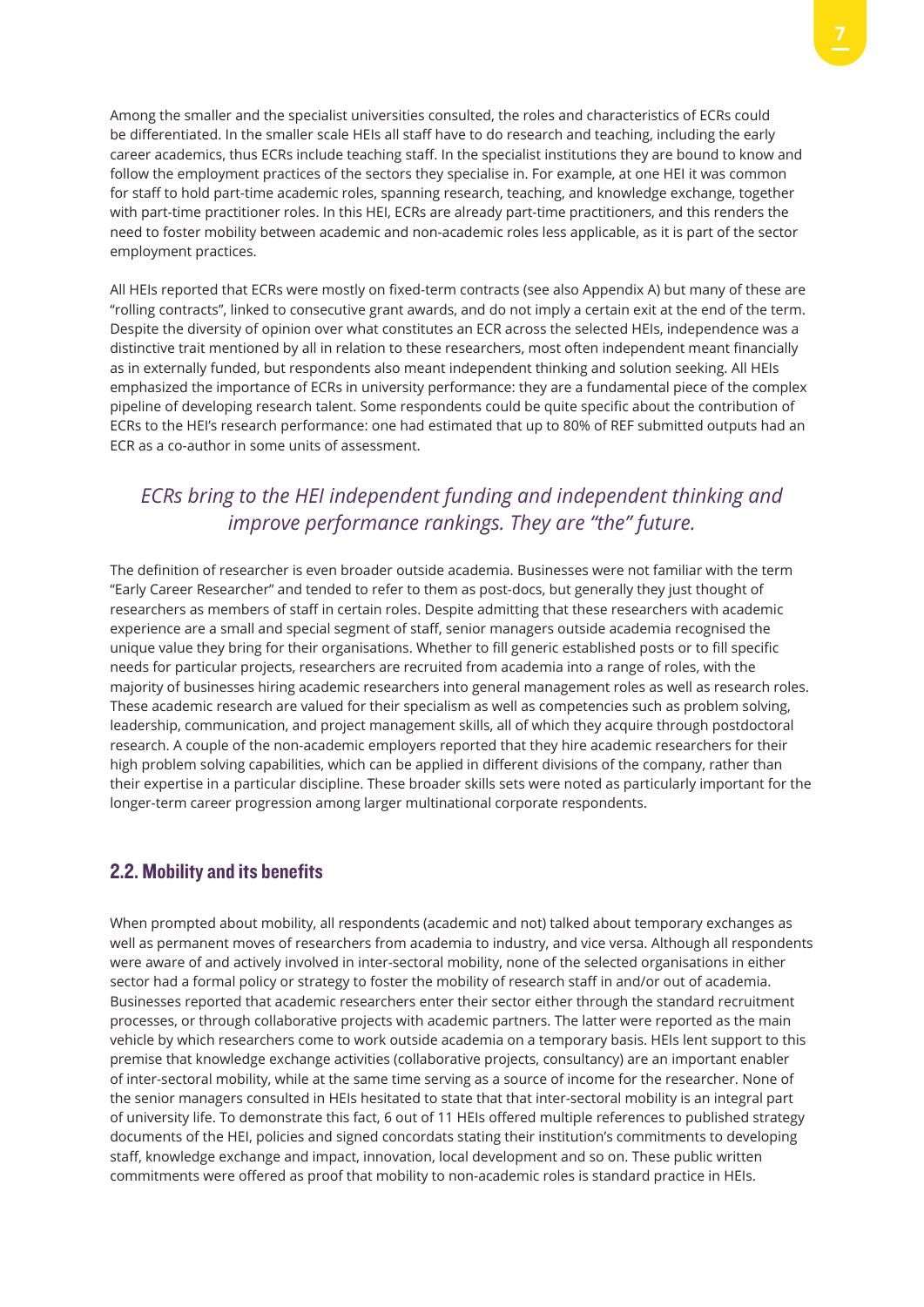In addition to documented commitments, all respondents (academic and not) were engaged in mobility, as part of hiring and developing academic researchers, and emphasized the benefits that inter-sectoral mobility bring to researchers, HEIs and businesses. According to senior managers in HEIs, getting exposure to the world of work in industry offers academics the chance to think outside 'the academic bubble' and to learn about the differences between theoretical and applied research. These benefits were acknowledged across all HEIs, who described how industry experience is a significant element of their commitment to broadening the career options of research staff. Some but not all HEIs explicitly linked these commitments to the Concordat to Support the Career Development of Researchers (Vitae, 2011).

The view that mobility improves career progression was seconded by businesses, all of whom talked about how temporary industry experience opens up opportunities for longer term employment, and how this exposure is very important for starting a career outside academia. All employers outside academia reported that a majority of their academic researchers had worked with the company before in an industrial placement, or a collaborative training scheme, or some other short-term research projects. This work experience gave researchers a better insight into the issues and challenges that the company faces and improved their worth to work outside academia2.

## *Academic researchers are seen by businesses as adept at conducting research but in need of additional investment in commercial work skills, which can be developed working in industry.*

Reporting on the benefits that mobility brings to non-academic employers, respondents explained that in academic researchers employers seek highly specialised skills to work on projects with set timescales or as part of collaborative activities. Occasionally, some of these temporary staff progress to a permanent role, however, most of them leave when the project ends. Businesses stressed the importance of mobility in enabling access to the latest research at universities and fresh thinking, which is crucial for maintaining competitiveness. In addition, businesses highlighted the importance of the connections and networks that researchers from academia bring to the organisation. This is particularly so for academics with some experience compared to recent doctorate graduates. For example, experienced academics were said to bring awareness and expertise for funding opportunities that others do not have. Managers outside academia also believed that mobility offers a valuable opportunity to intermingle their current researchers with those coming from academia, which creates important channels for learning and developing new ideas.

## 03. Policies and practices for recruiting and retaining research staff

ECRs are treated as members of staff across all employers consulted, and do not have separate human resource practices and/or employment conditions and benefits. Recruitment practices described by HEIs were similar to those used for all academic posts. The larger scale HEIs recruited ECRs internally and externally as vacancies opened, predominantly in response to the availability of funding for a research post. For the smaller and specialist HEIs with a smaller pool of resources, the recruitment and retention of research staff intended to keep "the best and brightest" talent within academia, seeking academic jobs inhouse or in another HEI for all their research staff. All HEIs praised the benefits of national and international

<sup>2</sup> This resonates similar findings for work placements of undergraduate HE students, used often as a recruitment tool by employers to try candidates for a job (see Docherty and Fernandez, 2015).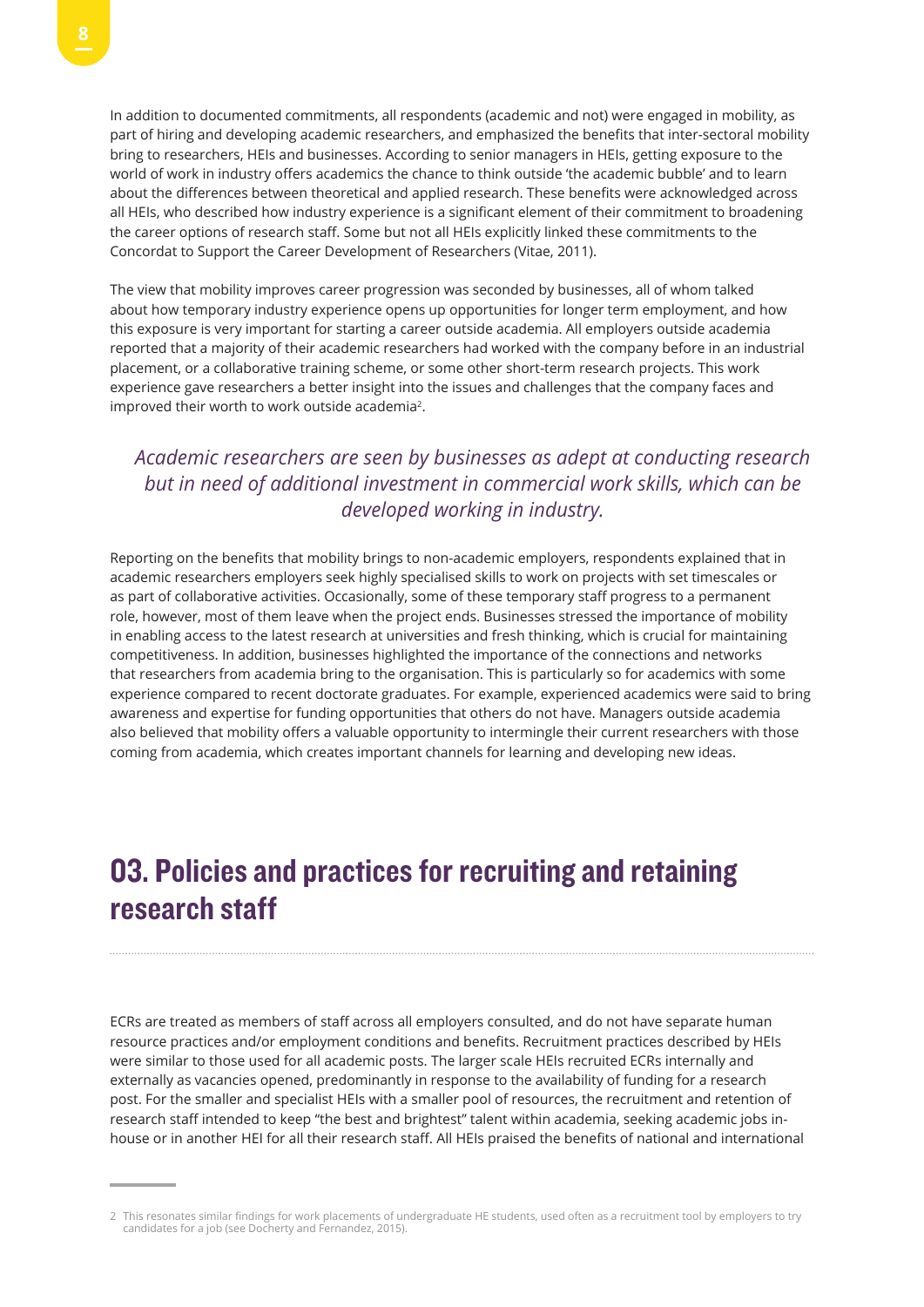initiatives, such as the Concordat (op cit.) or the Athena SWAN Charter3, to certify that researchers enjoy fair and equal treatment, and that their career development is fully integrated in the university structure.

The primary responsibility for the career development of ECRs in HEIs falls within the HR and Research Career Offices, some of which were set up with the aid of resources made available after the Roberts review4. All HEIs in this study have dedicated research career managers, but no career development initiative was exclusively for ECRs. All HEIs strive to retain their best research staff but admitted that not all of their current research talent could be academics at their current host university<sup>5</sup>. Expectations for retention varied widely across the consulted HEIs: for some, up to 85% of ECRs would not be retained beyond five years, while for others the expectation was to find a place and resources to keep all ECRs in academia. These two extremes of very limited and full retention illustrate diverse implications for management practices, since to fulfil an expectation of 100% retention, recruitment and mobility policies need to effectively target what talent can be kept in-house. Such need is less important when the expectation is 15% retention.

Although the HEIs consulted considered permanent moves or exits from academia to industry as a part of HR strategy for retention and progression, they also recognise that career choices are personal decisions of the researcher. For HEIs, exposing staff to industry experience carries a risk of losing research talent for the university and this poses a potential conflict of interest.

## *HEIs have a responsibility to expose ECRs to the non-academic sector, so that they can make informed choices, but not to usher ECRs to choose one or another career path.*

For businesses, on the other hand, recruiting researchers is a niche market. Outside academia the number of researchers targeted and recruited to permanent roles is small, yet all respondents were engaged in taking up academic researchers into temporary roles, typically for an internal or externally-funded research project. Non academic employers mentioned diverse practices to recruit researchers into permanent roles, for example:

Academic researchers join industry through general recruitment channels, after applying directly to vacancies advertised on the organisation's, or university's website, or via other online job portals. Through this route academic researchers enter research and non-research roles. Two of the larger organisations noted that they had in the past singled out academic researchers with experience for recruitment into non advertised areas of expertise, but only after the candidate had applied to the general call.

- Businesses target and build relationships with universities that offer expertise in relevant areas by engaging in various collaboration activities such Knowledge Transfer Partnerships or joint research partnerships such as ICAM in Manchester or the Warwick Manufacturing Group. These connections are particularly valuable and are used by industry to target and employ specific skills and specialist talent that they need.
- Attending specialist conferences and on-campus events gives business access to qualified experts and the opportunity to discuss with academics the challenges and opportunities of working in industry. This recruitment channel offers the advantage of being led by the research rather than the HR team and, particularly for smaller employers, this is cost-effective a way for identifying potential recruits with relevant specialism.
- Various organisations from heritage to utilities have dedicated funding streams for post-doctoral students within the organisation and use these to identify future employees.
- Possibly due to the costs involved in recruitment and selection, smaller companies use innovative ways to find specialist staff such as social networking portals (e.g. Linkedin or Meetups).

<sup>3</sup> www.ecu.ac.uk/equality-charters/athena-swan

<sup>4</sup> Two HEIs specifically said that funding from the Roberts Money had been allocated to provide a centrally coordinated careers advisory service or mentor. This is contemplated in the Hodge Review (RCUK, 2010).

<sup>5</sup> Recent reports by AHR (2014) and The Royal Society (2014) also consider how well the expectations held by postdocs about careers in academia match the actual progression in their fields.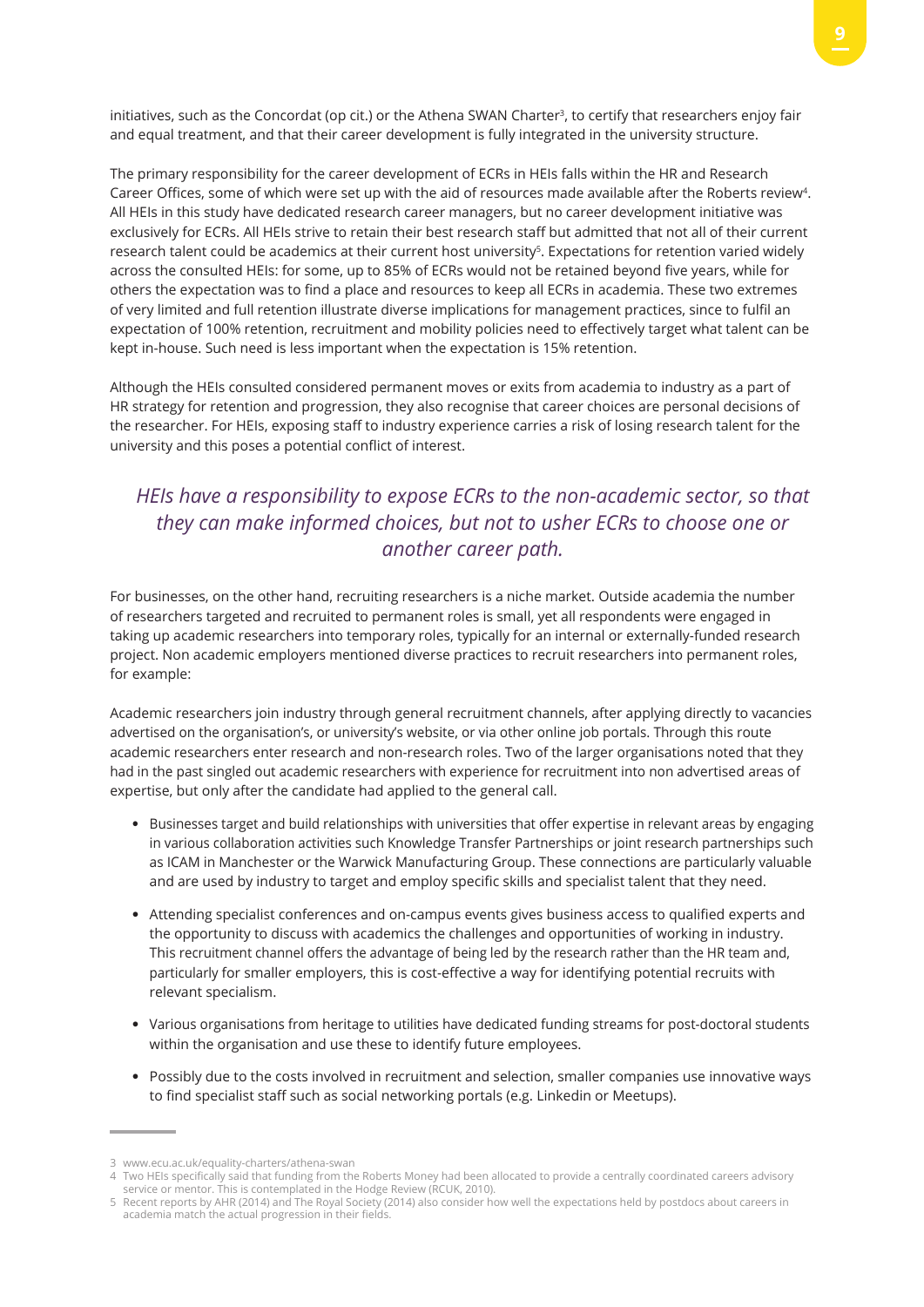Despite the absence of comparable practices for the recruitment and retention of researchers, both businesses and universities reported being broadly satisfied with the extent of inter-sectoral mobility in their own organisation, particularly in terms of permanent moves. When asked to identify groups of HEI staff that were more prone or more exposed to inter-sectoral mobility, all interviewed HEIs acknowledged that more opportunities are available in STEM related subjects, which is reflected in a higher take-up in these areas. This is in keeping with the findings that resource and opportunity are the drivers of collaboration, and STEM subjects and STEM employers outside academia offer more resources and opportunities than non-STEM sectors. In line with the experience of HEIs, non-academic respondents reported receiving sufficient quality and quantity of academic researchers and high retention rates for them. These high levels of satisfaction may be a result of the limited number of new opportunities open to academic researchers to work in industry. Even respondents from leading research departments in large organisations reported that the number of opportunities and new recruits they take each year is small, and that recruitment of specialist researchers is expensive.

*The sector needs to build a realistic understanding of the opportunities available in non-academic sectors for highly specialised research staff. Expanding the take up of ECRs outside academia may only be possible by including non-research roles as destinations.*

All organisations, academic and not, were asked about their policies and practices for recruiting experts from industry back into academia, separately from ERCs. Practitioners returning back to academia provide a graphic demonstration that mobility to a non-academic job need not be a one way street. HEIs acknowledged that recruiting experts from industry to academia was increasingly common practice, and that while in some traditional disciplines, such as law or medicine, practising academics were a necessity, nowadays most other disciplines, such as computer science, engineering, art and design, agricultural sciences, and business studies (as mentioned by respondents) entail elements of practice, for which HEIs recruit practitioners for teaching and research.

Despite acknowledging a need, when it came to explaining the recruitment of practitioners into academic roles, even the specialist HEIs for whom practice-based learning is a must, reported difficulties. The one obstacle to recruiting practitioners cited by all HEIs was adapting the current reward systems in the academic profession to reflect the skills of these practitioners, which do not match the publication records of academics. The same reward structures based on academic excellence and publication also limit the ability of practitioners to securing research funding to develop their research portfolio. Practitioners do not compete for academic posts on a levelled ground, and HEIs acknowledged that although an increasing practice, the recruitment of experts from industry to academic posts is still uncommon.

Businesses on the other hand saw no difficulty with practitioners returning to academia, certainly not for those who held only temporary positions outside academia in specific collaboration projects, but neither for those with years of experience in the business who want to "give something back" and seek academic positions. Business respondents emphasized however that in order to return it is crucial to stay in touch with the academic community and take part in debates, workshops, and continue publishing. Non-academic employers concurred with HEIs that going back to academia to solely research roles can be more difficult due to the different reward structures in the two sectors.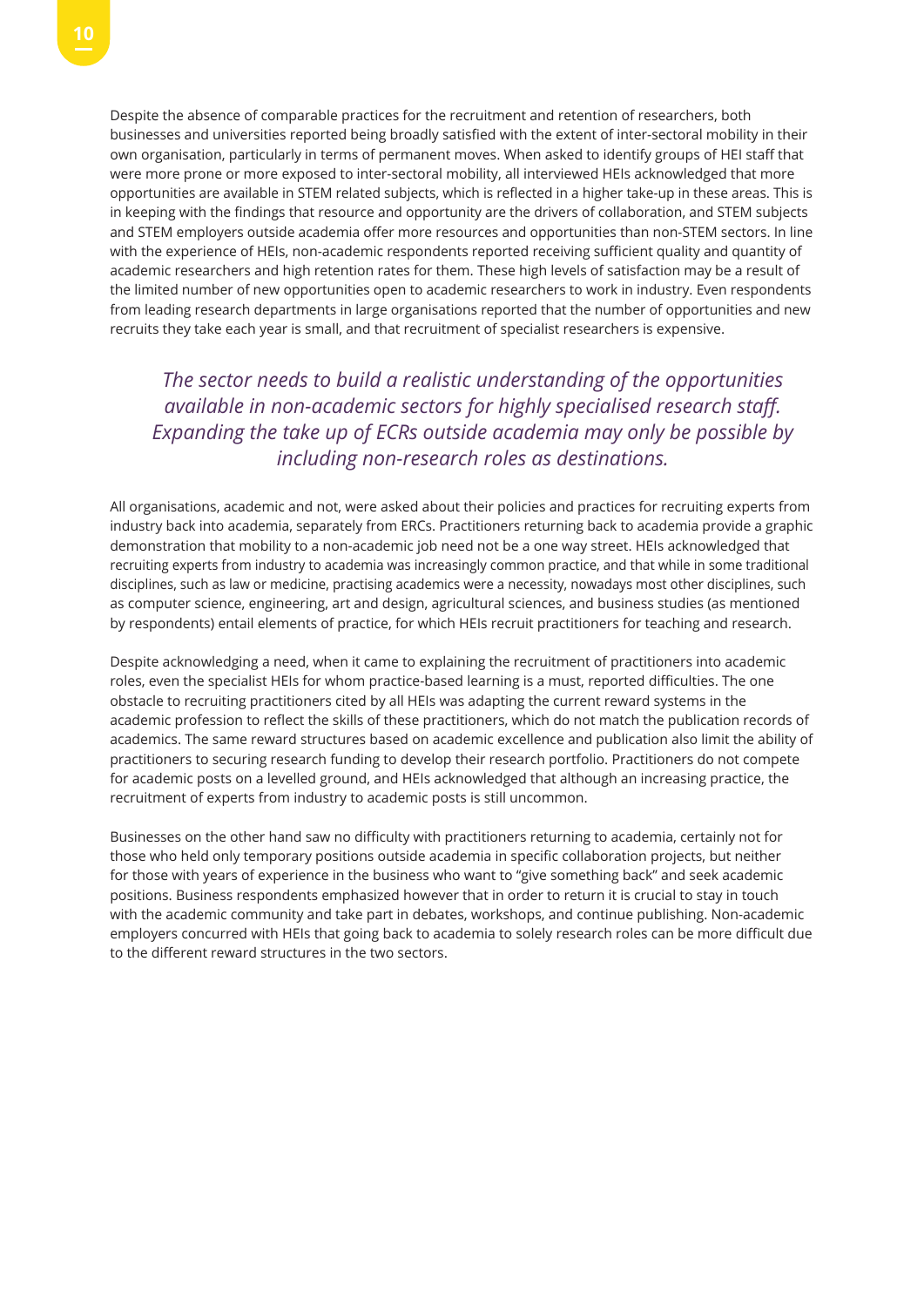## 04. Identifying challenges and building opportunities for research staff

The organisations consulted for this study, academic and not, agreed on what are the barriers to intersectoral mobility, and their answers can be classified into three groups: reward structures, resources and funding, and information gaps. We consider reasons and implications of each in turn.

### 4.1. Academic reward structures do not include the expertise acquired in non-academic roles

Two related but separable areas of conflict between the academic career and gaining experience in business were identified among the HEIs.

- **1.** As with any other career break, on return from a non-academic role, the researchers are assessed on the grounds of academic achievement only. As a result of this, resources invested in business experience are perceived as a 'drag' on career development. The lack of rewards to mobility means that these non-academic activities are a substitute rather than a complement to academic achievement.
- **2.** Many ECRs are employed under research grants with specific deadlines and delivery outputs. Where time in business is not built into the ECR funding it may be at odds with the delivery schedule. Respondents offered the examples of ECRs taking up teaching or other roles within academia, as akin to business experience in presenting time/delivery burdens in the development as academic researchers.

Businesses concurred with HEIs that a lack of appreciation of non-academic experience is a barrier to mobility, citing too narrow a focus on academic publications in specific journals as the only worthy output in academic rewards. All participating non-academic organisations have internationally renowned research divisions, and good publication records in these divisions, and yet, they acknowledged that outside academia, publications are by far not their ultimate goal. One respondent proposed the example that, in their fast moving sector, having a paper accepted to certain competitive international conferences, known for bringing the best practitioners together, was far more important than a publication. This was because at this conference they could see the latest advances as they happened, while papers can take too long to publish compared to the speed of advance in this sector.

Other examples of outputs and deliverables - other than publications - offered by non-academic respondents to add to the reward structures for mobile academics, included, curating exhibitions, attending practitioner conferences, leading projects in industry, and having gained funding for working outside academia, either from public funds or from other sources within the sector.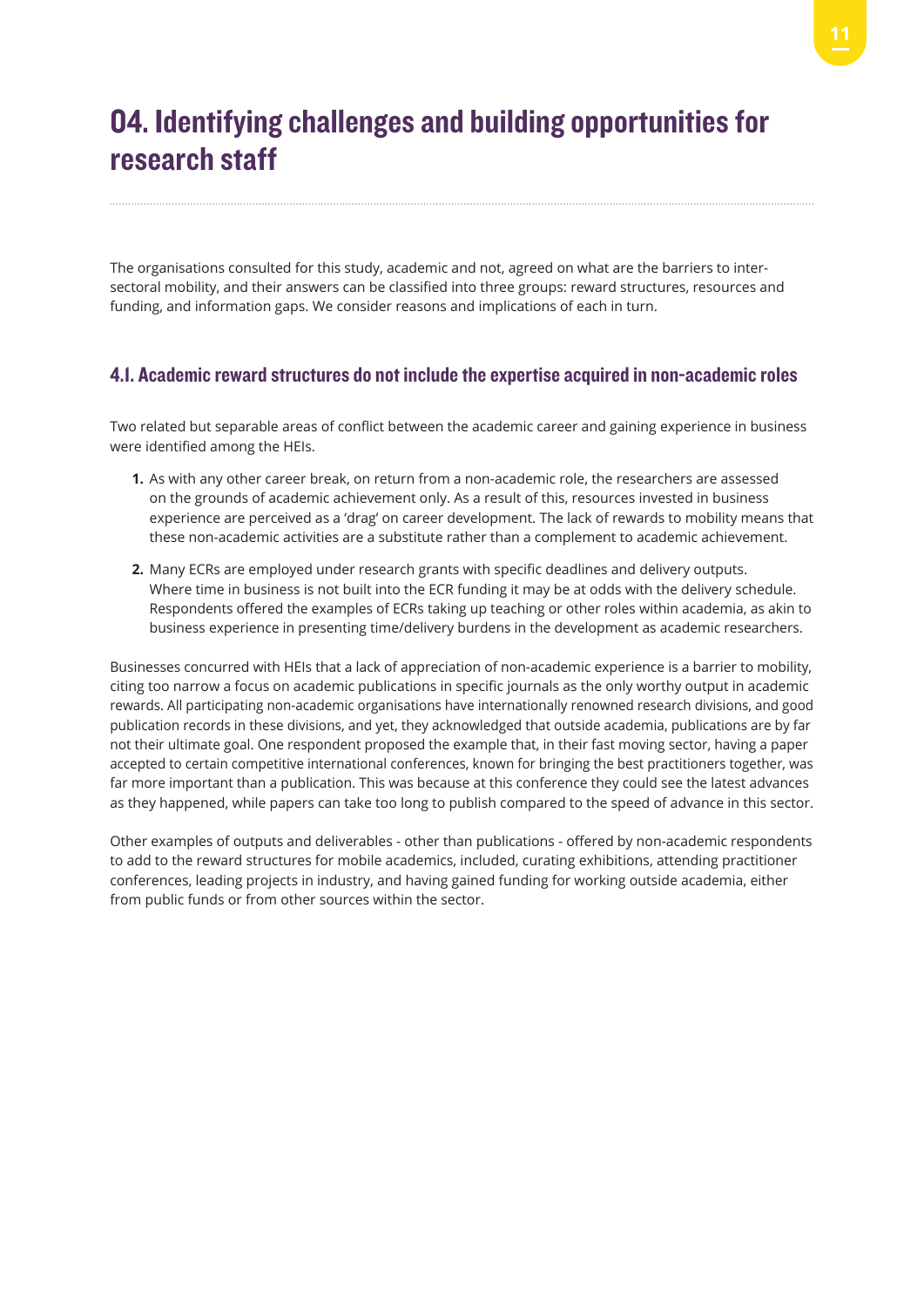#### 4.2. Insufficient funding for researchers to gain experience outside academia

While all HEIs and businesses could identify multiple schemes they offer and use for encouraging inter-sectoral mobility (examples in next section), they also agreed that mobility is costly, particularly temporary mobility, e.g. for projects, consultancy, industry placements, or secondments, and it needs dedicated resources.

These resources are needed not just for agreeing employment conditions; which some businesses reported as taxing, especially in relation to having to fit HEI demands in temporary placements<sup>6</sup>, but also, where grant funding is provided by the university or the business, administrative resources are needed for monitoring the use of funds and the quality of the work experience. All non-academic employers of researchers could name one or several schemes of public funding for researchers to gain industry experience, and they all had positive views about the benefits of these initiatives for mobility (and for their company). For some businesses, just being able to identify that the academic was not really geared to a career outside academia was a benefit of temporary mobility/placements. It allowed both sides to make better informed decisions at minimum cost.

## *Career progression has to be a choice of the researcher and no single path fits all.*

The benefits of temporary exchanges of researchers for empowering researchers to make informed career decisions is an area of agreement that may justify public support for these exchanges. More and better resourced opportunities for researchers to experience non-academic work, and for business to identify those that are best suited for their posts, can increase the satisfaction of both researchers and employers with the outcomes, and tackle the misconception that are no rewarding job opportunities for researchers outside the academic environment.

Where a lack of funding is a barrier to temporary exchanges, involving researchers in academic consultancy was suggested by universities and businesses as a good alternative to organising actual moves for researchers to work outside academia. This in addition brings resources for the university and specific solutions to well defined problems for non-academic partners.

### 4.3. Information gaps about careers of researchers in and out of academia

All respondents, but particularly among the businesses, noted that researchers are acutely unaware of their value outside academia, and of the diversity of roles available for them. Researchers do not behave as if they are conscious that academic recruitment practices and competencies do not overlap fully with the practices and competencies that will land them a job outside academia, for example, CVs have very different formats in and out of academia. Vitae and others before us have highlighted the inadequacy of information available for researchers to make choices about their careers. To their work we add the experience of senior managers of research and people, starting with non-academic employers.

Although all businesses reported satisfaction with the candidates and the skills possessed by the academic researchers they had employed, they also noted that the process of seeking a specialist for a particular area of need can be difficult. Despite being aware of multiple funding schemes, doctoral schemes, universityindustry research centres and other means to link up businesses with academics, respondents noted there are big differences in how university-industry cooperation and mobility takes place, even across departments within a university. This makes the task of finding a match for a specialist job difficult, because the search has to be tailored to the department. A majority of businesses who are successfully filling their posts with researchers acknowledged that they stick to what they know, and use long-term partnerships in research to identify the right people. For one respondent that, despite being a large multinational, is just starting to

<sup>6</sup> Five of the nine businesses mentioned difficulties with organising migration visas for foreign research staff and/or organising IP agreements for temporary placements.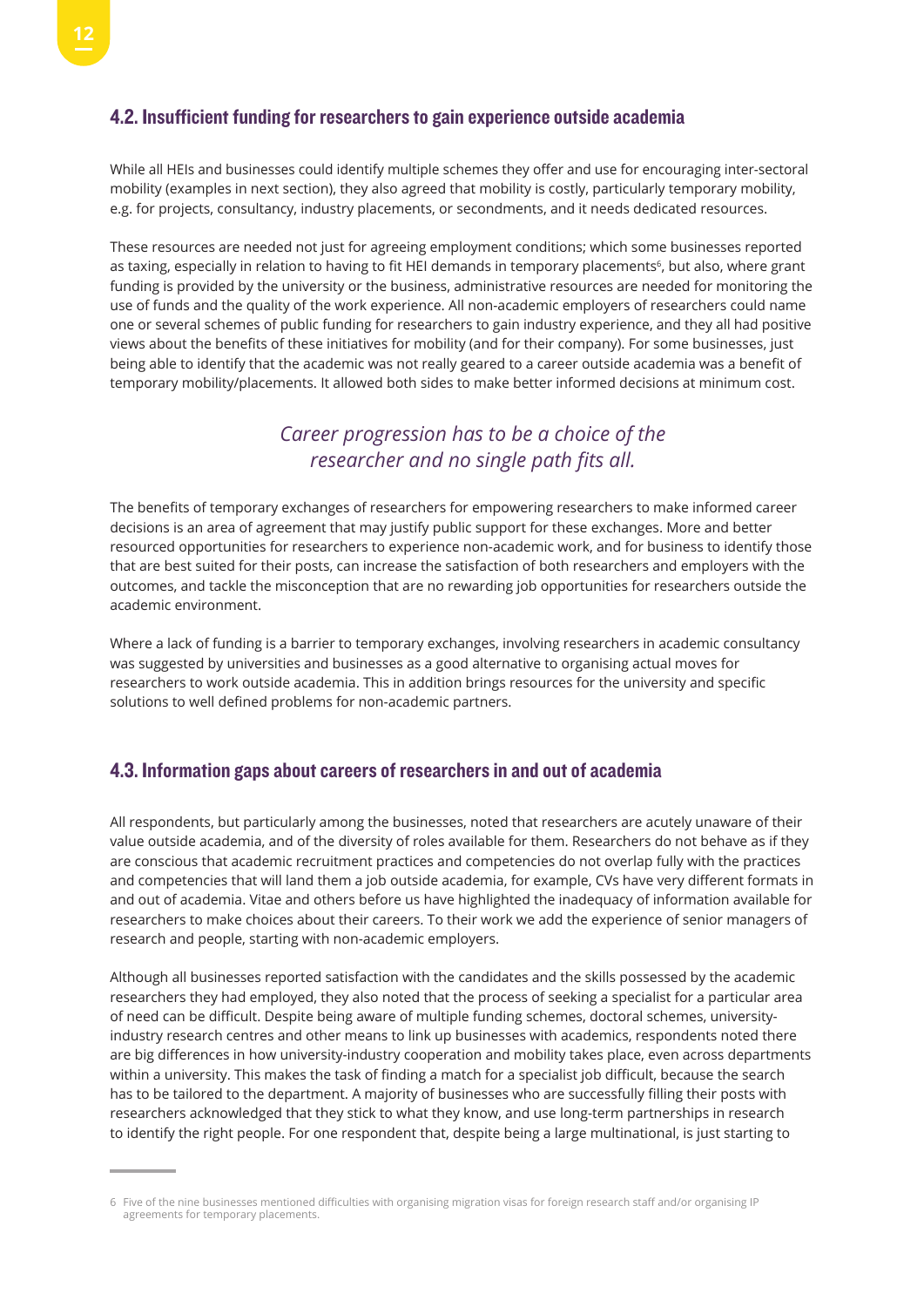engage with academic resources in the UK, the prospect of where to and how to go about targeting particular experts among academics is daunting. They effectively acknowledge that they would rather grow them "in house" than facing the task of finding them within UK academia.

Some respondents suggested that there may be a role for RCUK, as funders of many of these researchers, to work with non-academic employers to find ways of organising the information that is already available, in a way that is practical for employers, by area of non-academic application rather than by university, for example.

## *Information systems for finding expertise among the academic community are not optimised for business to venture off who they already know to identify the talent they need.*

Businesses coincide with HEIs that researchers within academia have a restrictive view, or misunderstanding, of what careers are available in industry and what skills they offer that are valuable in a non-academic environment. Academic researchers tend to perceive their research and area specific skills to be of key importance, and discount their other skills that are relevant to industry, such as problem solving, leadership, communication, people management. Outside academia, qualifications might determine the starting point but not the further progression, which is more to do with flexibility and responsiveness to the business need.

While all HEIs were aware of the work of Vitae in this area and they had all signed the Concordat to Support Career Development, none of the businesses mentioned these efforts. This potentially opens another door for RCUK to consider with signatories whether reaching out to the non-academic sector may improve the functionality of the Concordat in fostering inter-sectoral mobility.

Businesses offered a balancing view of the barriers reported by HEIs specifically in relation to reported insufficient entry routes for experienced researchers from academia that are separate from those for graduates. For academic researchers, the prospect of being "demoted" to PhD graduate is a deterrent to mobility. To this claim businesses made a distinction between temporary placements, for which they do seek specific research specialists, often using existing contacts, and permanent jobs. Businesses confirmed they do not have specific recruitment channels for academic researchers in a narrow specialism because few of these are recruited a year. Non-academic employers contested the claim that a job "entry point" could be had for each researcher's specific area of research. For longer term hires, even in a research post, businesses seek research competencies that will last, and the flexibility of moving research topics with need over time.

## *To enjoy a successful career outside academia the researcher needs to be flexible and responsive to the employer needs.*

To change this perception of insufficient entry points to business, there is a need to broaden the expectation that a post-doctorate career is confined to a specific academic topic, to include research methods, programme and time management, and research funding and delivery. This requires building a culture of mutual appreciation of skills and roles of academic researchers in different contexts, but also recognising that some researchers have the potential to bring as valuable a contribution in commercial environments as in academic research.

For HEIs a so called "deficit culture" whereby an experienced researcher who chooses a career path outside academia is perceived as having failed or sold-out could be an important reputational deterrent to mobility. Business respondents claimed that such perceptions were more prevalent in the past than nowadays, but admitted that some misinformation remains over the quality of research, and the value of roles performed by researchers outside academia. Admittedly, the selected group of businesses included in this report have established reputations for conducting high quality research, including publications.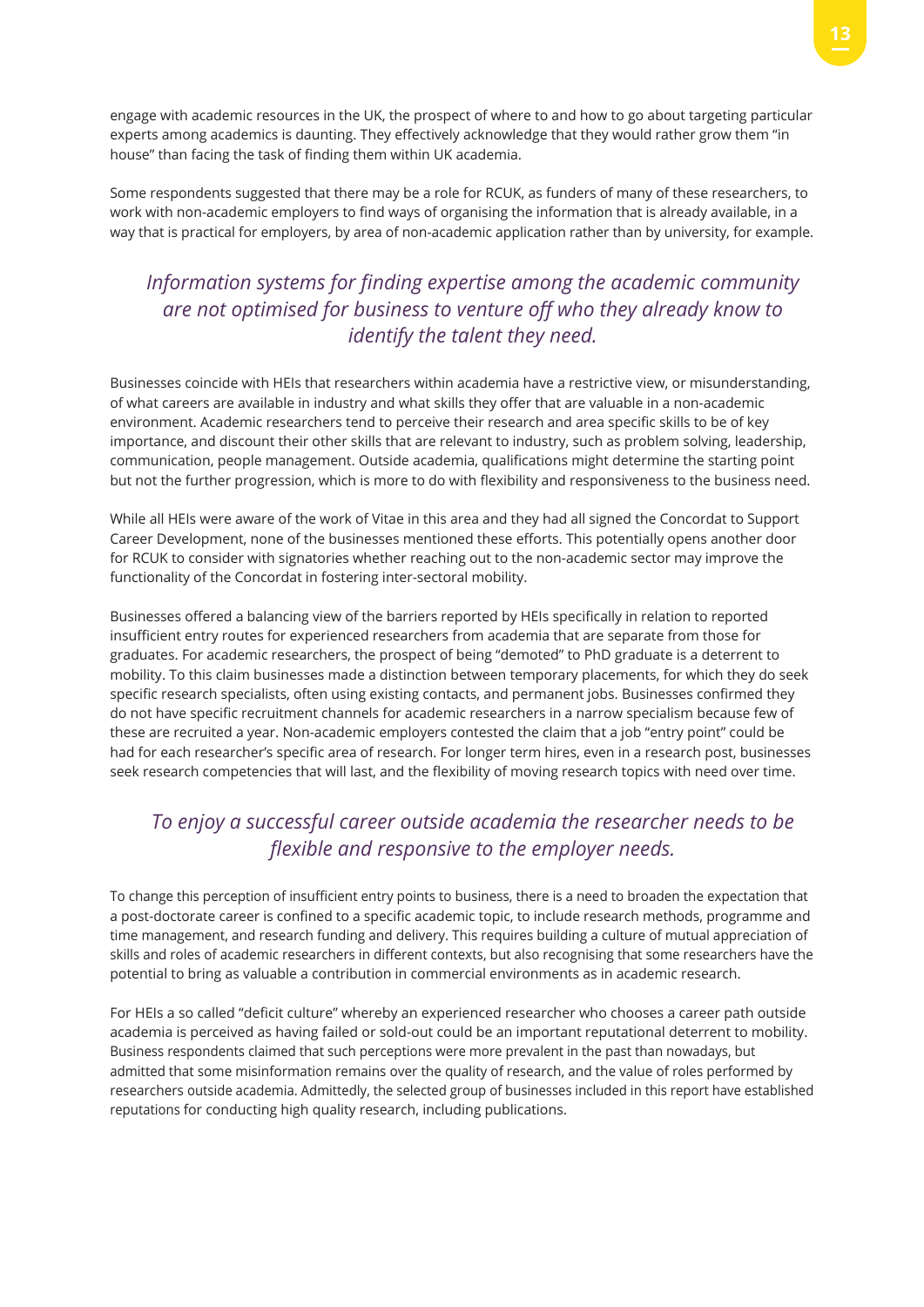They are thus adamant that academics recruited to work as researchers in these businesses are involved in sector-leading research, and do not consider the move as a failure. While we cannot claim this will be the view of all employers of academic researchers, there is an opportunity for the sector to coordinate efforts better, so as to change the perception that a career in business is a residual choice when academia is no longer an option. More temporary exchanges of researchers give insights on the quality of research undertaken in these sector leaders, and can help dispel this myth. Wider campaigns to include smaller employers in the research sector, working across learned societies and professional associations, can help engage employers more effectively in demonstrating the value of all career paths for academic researches.

### *The sector should work together to change any remaining perception that a career in business is a residual choice when academia is no longer an option.*

Despite these barriers, all HEIs observe positive changes in the UK system towards a definitive better appreciation of industry experience as part of the academic life, as well as definitive and successful action to increase inter-sectoral mobility.

## 05. Trends in inter-sectoral mobility

When prompted about observed trends in the inter-sectoral mobility of researchers, respondents from academia and from business noted an increase in incentives and funding schemes for people exchanges in recent times, which in their view are linked to the wider impact agenda (REF and Pathways to Impact). These initiatives have resulted in a growing interest in the application of research and the recognition of people exchanges as a means to build partnerships, prompt collaborations, and ultimately provide good case studies for impact in REF. This was the case in all sectors but was felt more strongly in sectors where the dissemination of the impact of academic research is less prevalent, such as the cultural sector.

However there were also balancing views among some HEIs, which noted that an overreliance on excellence for research funding can deter HEIs from recruiting practitioners to academic positions, if perceived they are not going to improve on the excellence rating. The same overreliance on excellence could also deter SMEs from engaging with HEIs, if SMEs feel they do not need or cannot afford to have 4\* researchers among their staff.

In line with reports from HEIs, for whom new generations of researchers are much more open to consider non-academic careers, respondents other than HEIs noted that in recent years there has been a greater awareness of research careers outside academia among PhDs and post-doctoral fellows, and a better understanding of these alternative career paths. This awareness heralds positive hopes for more intersectoral mobility in the future. In addition, businesses observed that universities are increasingly appointing people from outside academia to teaching roles, as a result of the recognition that this might boost their reputation and ranking for the recruitment of students.

Respondents identified many different schemes provided by themselves, both universities and business, as well as schemes funded by the Research Councils, Innovate UK and university led initiatives.

- Knowledge Transfer Networks (KTN); Knowledge Transfer Partnerships (KTP) and Doctoral Training Centres (DTC) were credited for making mobility happen and improving the employability of researchers.
- Grants that carry a need to spend time in industry such as those offered by BBSRC, Marie Curie and the Wellcome Trust tackle the potential trade of time in university for time in industry when funded by a research grant.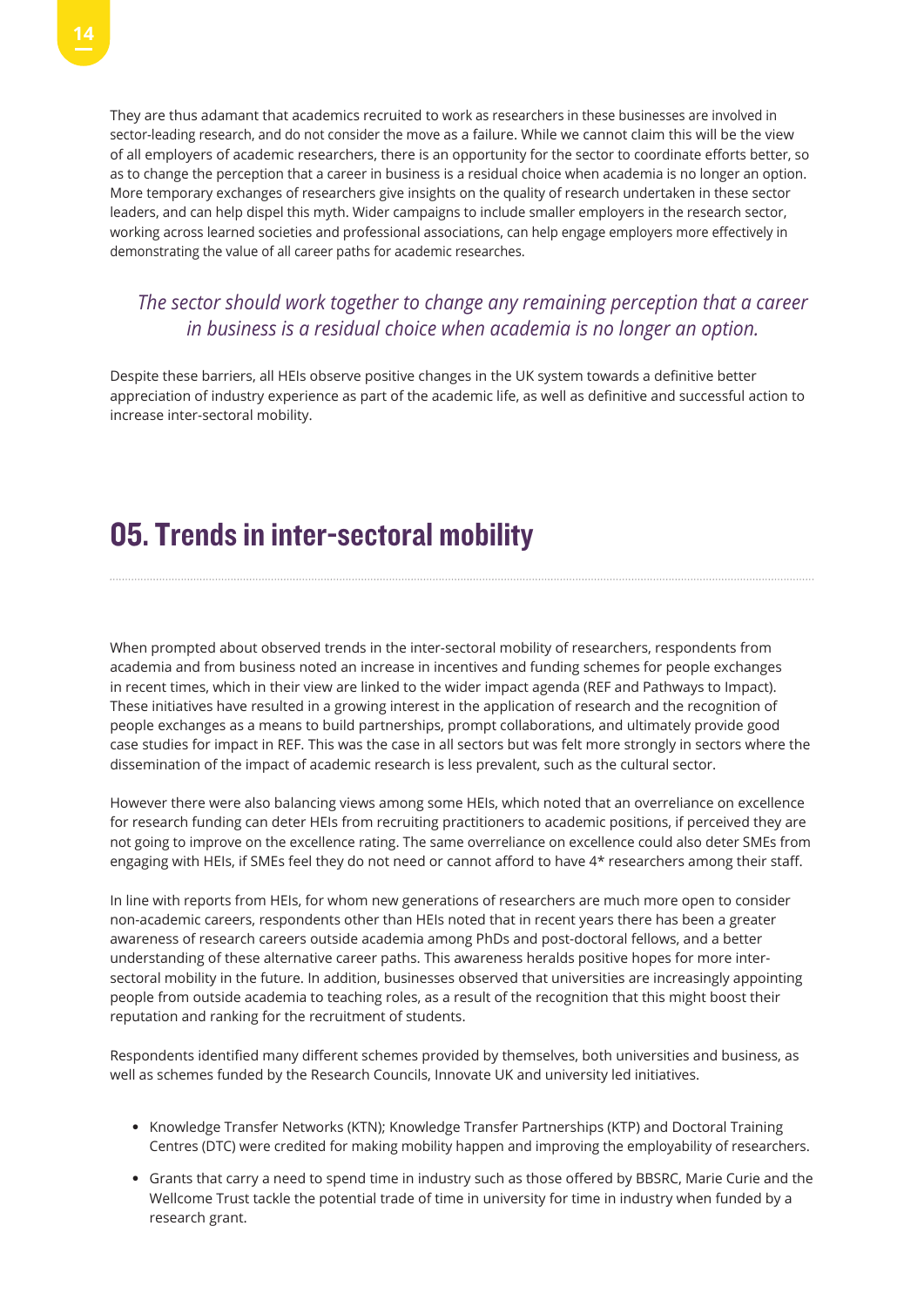- Impact Acceleration Accounts (IAAs) encourage and facilitate the exchange of research in both directions between industry and academia.
- Joint University-Industry research centres such as ICAM in Manchester, GLAZGo in Glasgow, the Warwick Manufacturing Group and Medical Technologies at Leeds were mentioned by universities and industry as highly effective in rewarding and therefore enabling mobility as part of the academic career.
- The Breakthrough Information Technology Exchange (BITE) Impact Acceleration hub facilitates and funds placements in industry for early career researchers.
- Digital Heritage has helped to bring together the arts and humanities research community with the researchers in digital technology industry.
- The Rural Connective initiative is developing collaborations between academics, small businesses and local communities to champion the use of digital technologies and superfast broadband access in rural environments.
- Dedicated industry fellowships, such as those offered by the Royal Society, provide the reputation that time in industry alone does not always have.
- All HEIs cited having some funding schemes and competitions at the Department Faculty/School for a type of "field work" that could be used to fund time spent acquiring non-academic work experience.
- Targeted schemes for specific groups, such as SMEs, can attract new opportunities for mobility for example through First Step Awards in Scotland.
- The Scotland Food & Drink Skills Academy (SFDSA) funded by the Scottish Funding Council, Skills Development Scotland and Scottish Enterprise. The Academy is managed by Abertay University in partnership with industry leadership organisation, Scotland Food & Drink. The SFDSA will provide a central point for employers to gain access to high quality, relevant training for their staff.
- Interface a central hub connecting businesses from a wide variety of national and international industries to Scotland's 23 higher education and research institutes.
- CFA Institute Research Challenge -promoting best practices in equity research among the next generation of analysts by funding collaborative academic research projects.
- The Research Networking Scheme facilitates interactions between researchers and stakeholders through, for example, a short-term series of workshops, seminars, networking activities or other events.

All respondents would like to see more of any of the above but cautioned that additional placements to work in industry, and other mobility initiatives, require investments in money and resources. Any collaborative schemes must consider carefully how they are to be financed, which is even more significant in the current restrained expenditure and funding environment.

Contributors to this study however conveyed a willingness to work collaboratively and share responsibility and resources for tackling barriers to mobility with better and more accurate information sharing between universities and business about career progression for ERCs in and out of academia.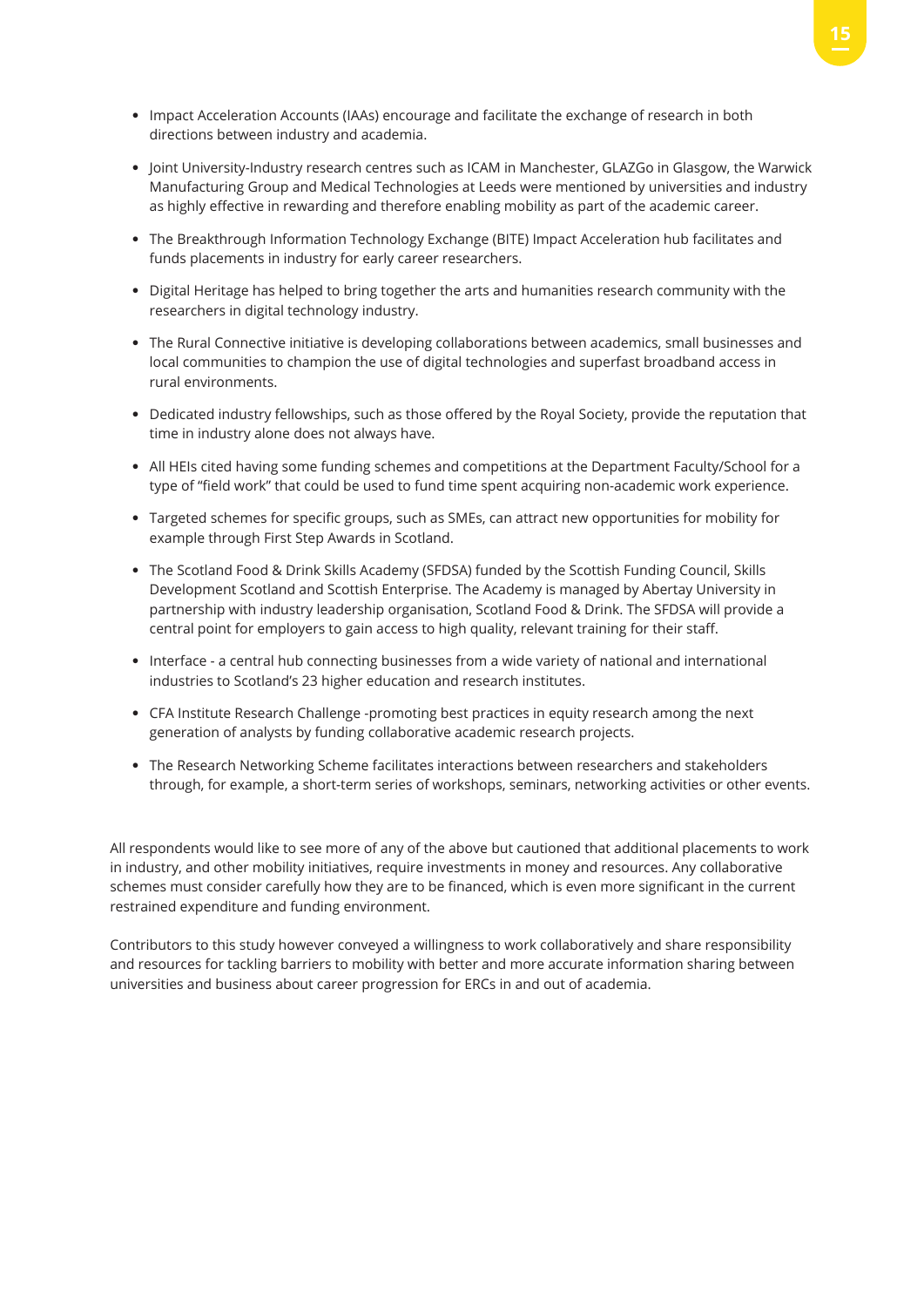## 06. Conclusion and recommendations

While the fieldwork in this study reached only 11 HEIs and 9 employers of researchers there was enough breadth among them in terms of size, specialism and sector for the common views to be indicative of policies, practices and perceptions held more broadly than themselves.

Language remains an area where collaborating universities and businesses could work together to improve mutual understanding in the mobility of researchers. For example, while across HEIs the term Early Career Researcher is used widely, it does not include the same categories of staff for all HEIs, and the same term is not used by businesses at all. The questionnaires we developed had to be adapted to take this into account, lest it would have been difficult to recruit non-academic participants (see Appendix B). A lack of common understanding of who they are targeting or trying to help move or recruit may equally hinder the success of collaborations aimed at improving mobility.

All HEIs and non-academic employers that participated in this study are engaged in mobility, and they do so because it is beneficial for them. We cannot assume the same benefits cited in this study will apply to other organisations, but some benefits are general enough to credibly apply more widely. For HEIs, ECRs perform predominantly research but increasingly also teaching roles, they bring independent funding and independent thinking, and they contribute noticeably to the research performance of the HEI. For nonacademic employers, academic researchers bring specialist knowledge combined with highly developed skills in research methods, problem solving and project management, an ability to attract research funding and a portfolio of academic contacts.

The mobility of academic researchers enables them to identify and nurture the competencies they have that are of value in research and non-research roles outside academia, many of which they acquired through their research roles within academia. Researchers who did not experience mobility are often unaware of what these competencies are and how to demonstrate them in non-academic recruitment.

Neither HEIs nor business have special arrangements for the recruitment and retention of ECRs that are distinct form other staff. In both sectors these researchers are treated as other members of staff.

Barriers to mobility, particularly to temporary mobility or placements, were identified alongside three separate lines of action:

- Academic rewards are designed for academic achievements only with a focus on publications. This puts investment in non-academic roles and activities at odds with the academic career and deters mobility. Businesses were particularly critical of this, stating that academic rewards based on publications are narrow, and do not reflect the breadth of delivery outputs that a research career entails in or out of academia.
- Information gaps about careers available outside academia and expertise within academia hinder the better allocation of research talent through mobility. Academic researchers expect the non-academic sector to reflect their research interests, and their academic drive makes them appear inflexible and lacking business acumen to employers. Businesses seeking new expert talent find academic information systems complex and geared to academic careers and, as a result, stick to who they already know when searching for new talent. These information gaps drive a wedge between the two sectors that deters the movement of talent back and forth.
- Insufficient resources for researchers to gain work experience outside academia. All respondents could identify multiple schemes to encourage inter-sectoral mobility, but they equally acknowledge that the practice is costly for the researcher and for the academic and non-academic employer.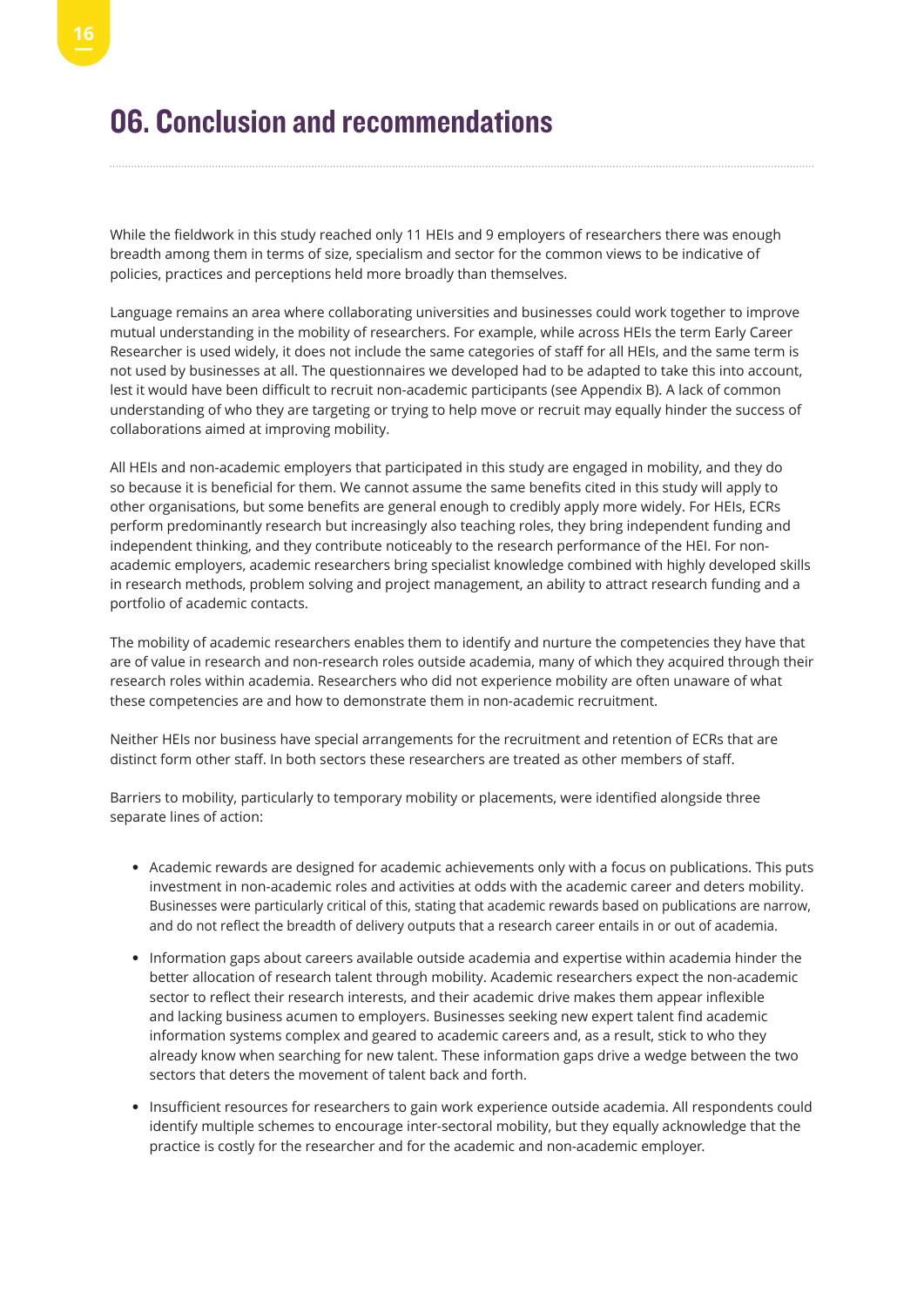Despite the barriers, all participants in this study were positive about recent trends in the image and the take-up of inter-sectoral mobility. Multiple examples of successful schemes were offered and the recent policy emphasis on impact is noticeably changing perceptions. New generations of researchers are more open to a career outside academia, but more could be done to ease out the task of finding a suitable job outside academia for researchers, and the task of finding and hiring relevant expert talent within academia for businesses.

Since individually, organisations report being satisfied but collectively they see a need to encourage more mobility there is a need to make good practice more visible, and to commit publicly to expanding reward structures, so that mobility is a voluntary complement, not a substitute, in academic career development.

### **Recommendations**

Based on the facts and perceptions provided by our partners in this study, we offer the following recommendations for action.

- **1.** For HEIs, the Concordat to Support the Career Development of Researchers (Vitae, 2011) represents their commitment to inter-sectoral mobility. None of the consulted non-academic organisations were aware of this Concordat. To make the commitment of HEIs more visible the sector should consider expanding the Concordat or develop a new charter specifically for inter-sectoral mobility with input and signatories from businesses, so that the commitment from both sides is contained and shown in a single document known to all involved.
- **2.** Given that all respondents agree that there are not enough rewards for inter-sectoral mobility within academic structures, and that this hinders mobility, a competition of a similar style to Impact Awards but dedicated to mobility between academia and business, could provide a direct and visible reward to mobility without interfering with the autonomy of HEIs. The recommendations of the Dowling Review (BIS, 2015) highlighting the importance of people for collaboration (typically recommendations 2 through to 9) are also practical solutions for including people exchanges in funding formulas for HEIs, and balancing the relative worth of experience in and out of academia for the recruitment and promotion of academic staff.
- **3.** Improve the visibility of existing and new opportunities and schemes aimed at fostering and funding mobility of researchers between academic and non-academic positions. The NCUB Brokerage Platform, among others, should have a dedicated section for showcasing people exchanges.
- **4.** Outreach communications in the academic sectors should, as much as possible, be geared to what the non-academic users need and evolve with those needs. Businesses suggested using simpler language in outreach platforms e.g. the term Early Career Researcher is not geared to reach out to businesses.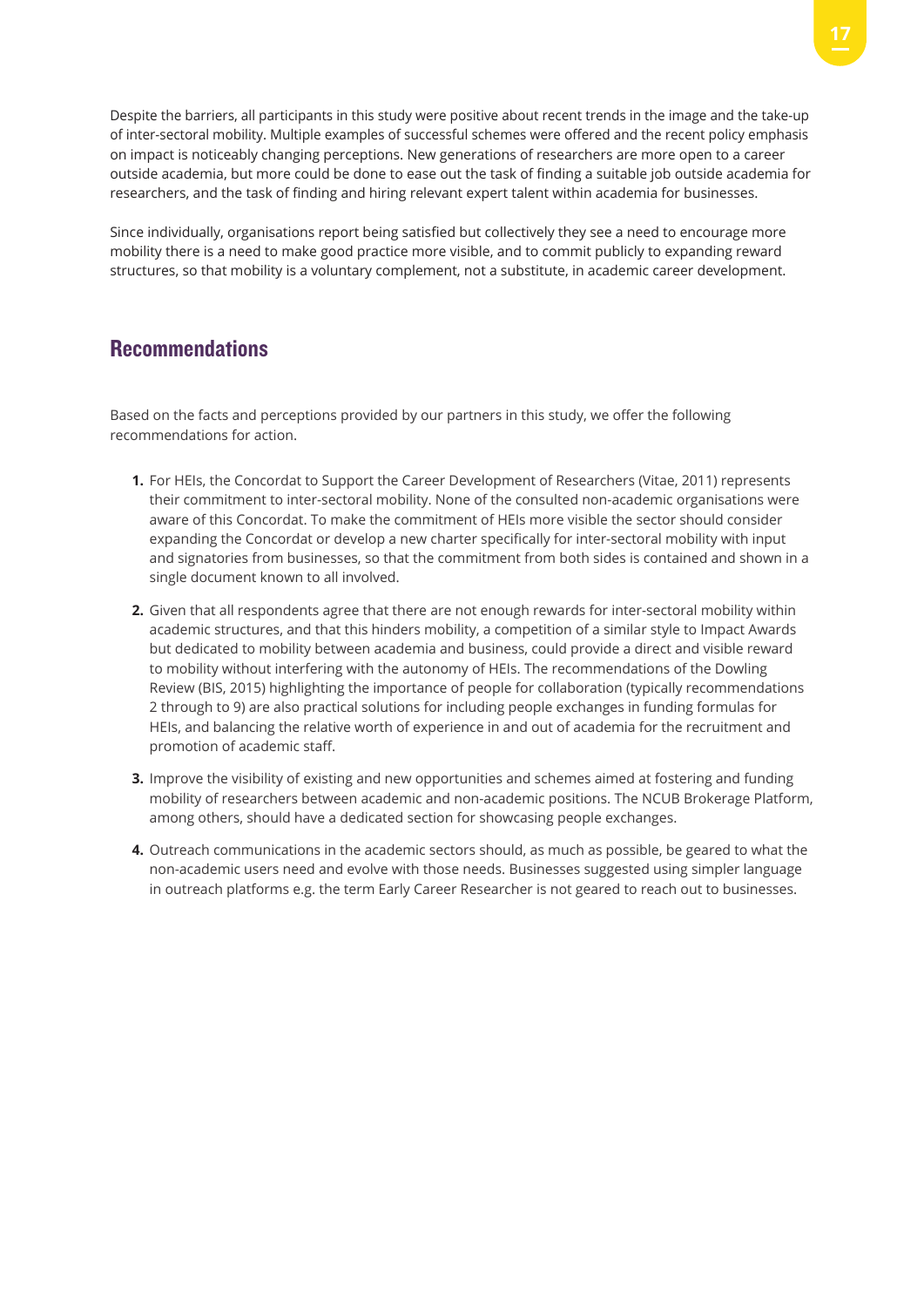## **References**

- AHRC (2014) Support for researchers in the Arts and Humanities post-doctorate. A report by Oakleigh Consulting to the Arts and Humanities Research Council and the British Academy. www.ahrc.ac.uk/newsevents/news/postdoctoratesupportforresearchers
- BIS (2013) International Comparative Performance of the UK Research Base. A report by Elsevier Ltd. Department for Business Innovation and Skills: www.gov.uk/government/uploads/system/uploads/attachment\_data/file/263729/bis-13-1297 international-comparative-performance-of-the-UK-research-base-2013.pdf
- BIS (2014a) *"Our Plan for Growth: Science and Innovation"* Policy Paper: Department for Business Innovation and Skills. www.gov.uk/government/publications/our-plan-for-growth-science-and-innovation
- BIS (2014b) Growing the best and brightest: the drivers of research excellence" A report by Economic Insight. Department for Business Innovation and Skills: www.gov.uk/government/uploads/system/uploads/attachment\_data/file/298507/Growing\_the\_Best\_ and Brightest. The Drivers of Research Excellence.pdf
- BIS (2015) *"Business-university research collaborations: Dowling review final report"* Independent Report: Department for Business Innovation and Skills: www.gov.uk/government/publications/business-university-research-collaborations-dowling-review-final-report
- Docherty D and R Fernandez (2015) Increasing the offer of placements in the STEM subjects: can demand match supply? NCUB Research Report (October). www.ncub.co.uk/reports/increasing-the-offer-of-work-experience-in-stem-subjects-can-demand-matchsupply.html
- EC (2014a) European Commission Factsheet: Exploitation channels for public research results. European IPR Helpdesk. www.iprhelpdesk.eu/sites/default/files/newsdocuments/Exploitation\_channels\_for\_public\_research\_ results\_2.pdf
- EC (2014b) Researchers Report. A report by Deloitte to DG Research and Innovation. http://ec.europa.eu/euraxess/pdf/research\_policies/Researchers%20Report%202014\_FINAL%20REPORT.pdf
- Ejsing K; Kaiser, U; Kongsted, HC and Laursen K (2013) The Role of University Scientist Mobility for Industrial Innovation. UZH Business Working Papers. Zurich: http://repec.business.uzh.ch/RePEc/zrh/wpaper/332\_IBW\_full.pdf
- HESA (2014) Destinations of Leavers of Higher Education (DLHE). Higher Education Statistics Agency. www.hesa.ac.uk/stats-dlhe
- Hottenrott H and Lawson C (2015) Flying the Nest: How the Home Department Shapes Researchers' Career Paths. DICE Discussion Paper. Dusseldorf: www.dice.hhu.de/fileadmin/redaktion/Fakultaeten/Wirtschaftswissenschaftliche\_Fakultaet/DICE/ Discussion\_Paper/153\_Hottenrott\_Lawson.pdf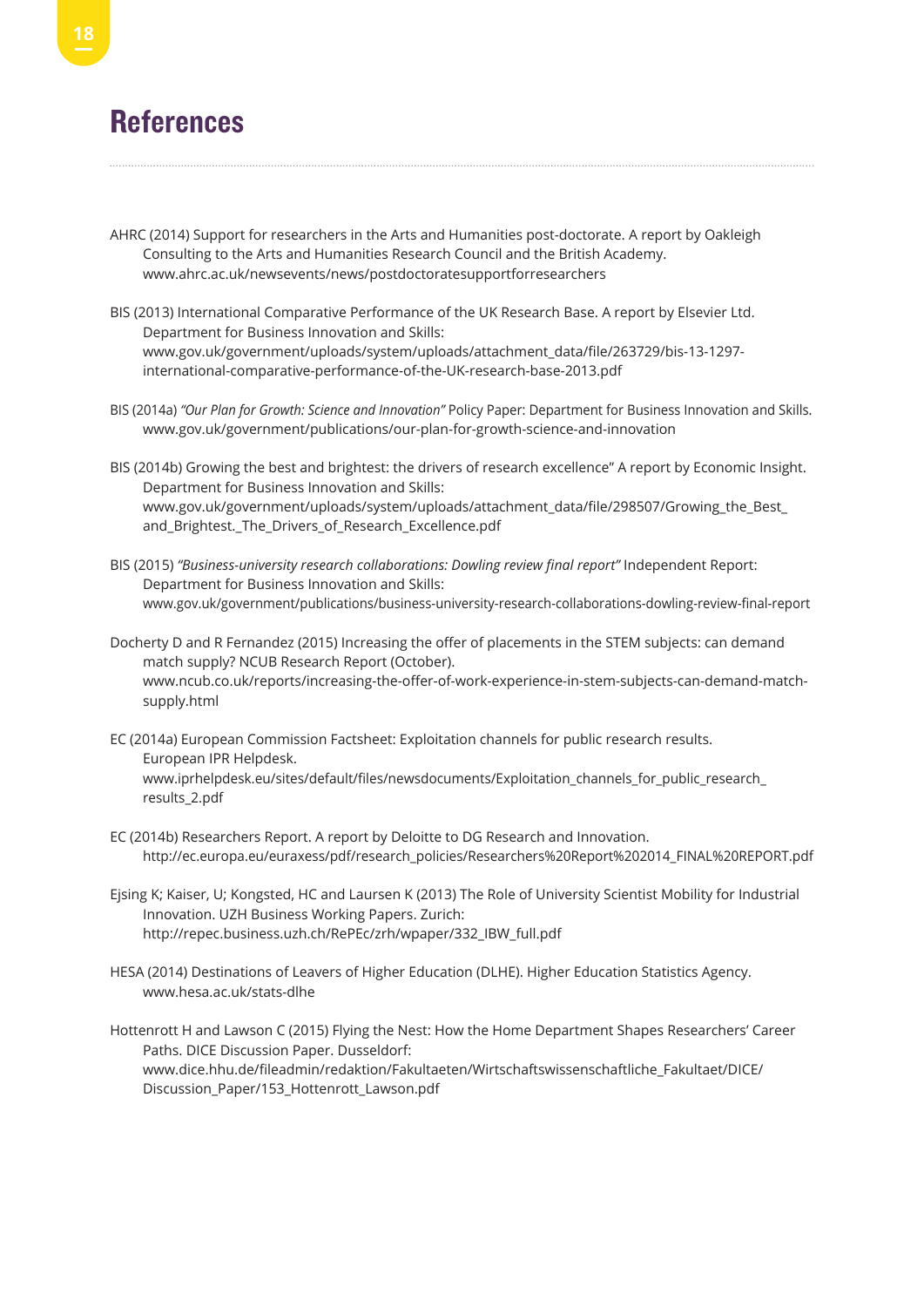- RCUK (2014) Impact of Doctoral Careers. Research Councils UK www.rcuk.ac.uk/innovation/impactdoctoral
- RCUK (2010) Review of progress in implementing the recommendations of Sir Gareth Roberts, regarding employability and career development of PhD students and research staff. A report to RCUK by an Independent Review Panel. Research Councils UK: www.rcuk.ac.uk/RCUK-prod/assets/documents/skills/IndependentReviewHodge.pdf
- Roach M & Sauermann H (2010) A taste for science? PhD scientists' academic orientation and self-selection into research careers in industry. Research Policy 39.
- Stern S. (2004) Do Scientists Pay to be Scientists. Management Science.
- The Royal Society (2014) Doctoral student's career expectations: principles and responsibilities. https://royalsociety.org/policy/projects/doctoral-students
- Vitae (2015) What do researchers do next? www.vitae.ac.uk/impact-and-evaluation/what-do-researchers-do/WDRSDN
- Vitae (2013a) Careers in Research Online Survey (CROS) 2013: UK aggregate results. www.vitae.ac.uk/impact-and-evaluation/cros
- Vitae (2013b) Principal Investigators and Research Leaders (PIRLS) 2013: UK aggregate results. www.vitae.ac.uk/impact-and-evaluation/pirls
- Vitae (2013c) What do researchers do? Early Career Progression of Doctoral Graduates. www.vitae.ac.uk/impact-and-evaluation/what-do-researchers-do
- Vitae (2012) A career development perspective of UK researcher-business interactions. www.crac.org.uk/CMS/files/upload/Vitae-Researcher-Business-Interactions-April-2012.pdf
- Vitae (2011) Concordat to Support the Career Development of Researchers. www.vitae.ac.uk/policy/concordat-to-support-the-career-development-of-researchers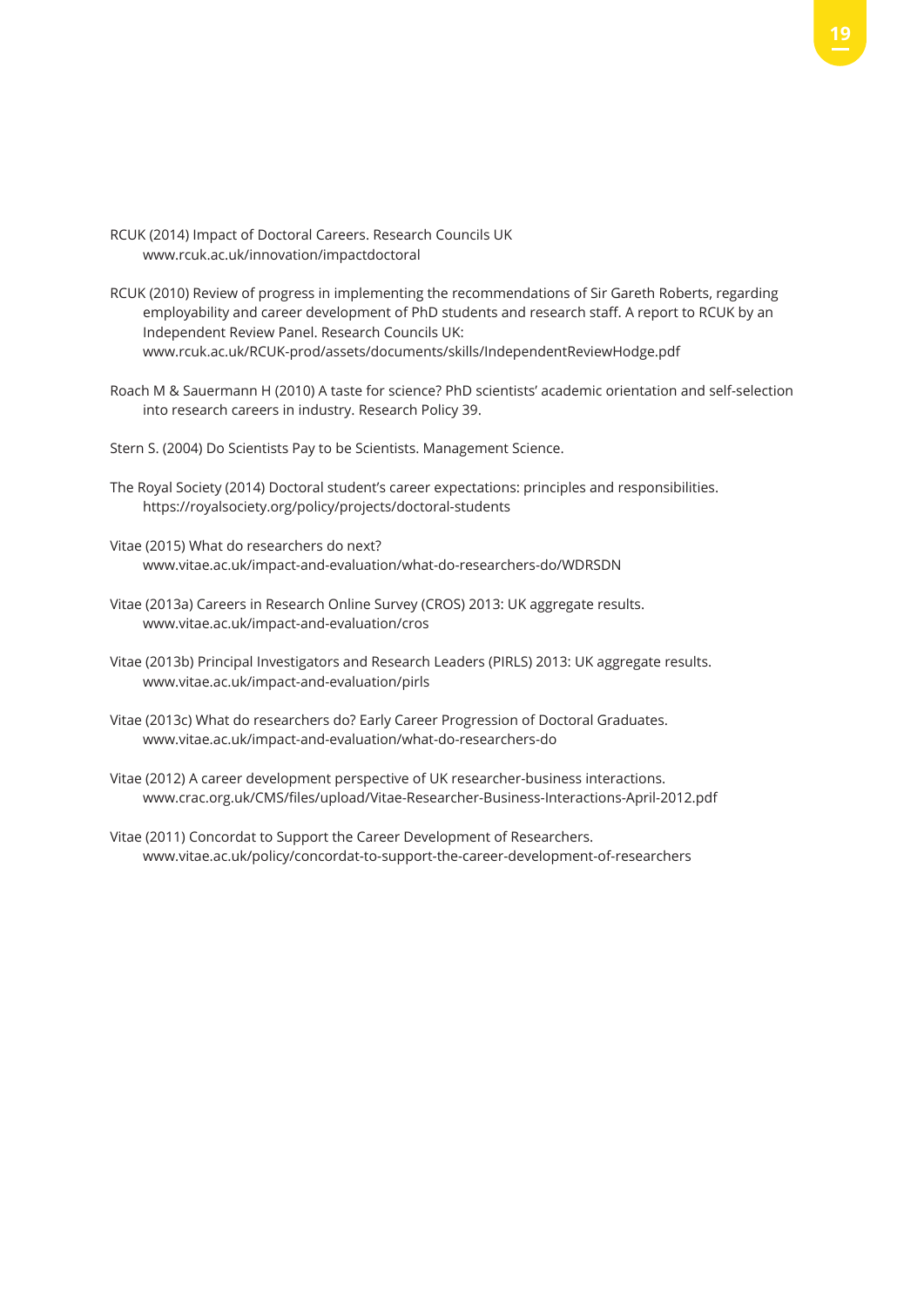## Appendix A: Literature and Evidence Review

The incidence and benefits of people exchanges between universities and business have been approached from two points of view that correspond well with demand and supply. The demand side traditionally represented by the receiving industry organisations and the impact of people exchanges on firm performance. The supply side typically following the careers of researchers when they opt in to a spell of industry experience, whether temporary or permanently.

Demonstrating benefits of exchanging researchers fits within the wider context of university industry collaboration and the impact of publicly funded science and research investments outside academia (BIS, 2013; EU, 2014). There are many channels for science and research to translate into prosperity and welfare and the employment of researchers outside the academic environment is but one of them. It is thus worth noting that by focussing only on inter-sectoral mobility we will give a partial view of the general benefits of research but we aim to give as complete a view of this one channel of impact as we can gather.

Taking the point of view of researchers (akin to supply side), national and international agencies are increasingly interested in understanding career paths for PhDs and researchers in general.

- In the EU, the MORE Survey<sup>7</sup> sought a better understanding of mobility patterns for researchers working in academia and outside academia in the participating countries. Three separate surveys were carried out for researchers working in HEIs, in Research Institutes and in Industry, albeit with limited representation and comparability in each sector and across countries. While the main object of study was the factors influencing geographical mobility of researchers in different employers, some findings refer to job-to-job mobility where the destination job is in a different sector (academic, research institute, industry) than origin. This type of mobility was found to be much less prevalent than geographical mobility for all, but more likely for those in natural sciences and those who had been exposed to industry during their study.
- The OECD/UNESCO/Institute for Statistics/Eurostat Careers of Doctoral Holders (CDH)<sup>8</sup> project follows career experiences of doctoral holders across the OECD and shows wide variation in observed and reported inter-sectoral mobility but across countries it also finds a general widening of job destinations of PhD holders beyond academia.
- In the UK Vitae's work through the Careers in Research Online (Vitae, 2013a) and Principal Investigators and Research Leaders (Vitae, 2013b) surveys follow careers and aspirations of academic researchers in the UK. These two also demonstrate increasing integration with the non-academic sector despite not having a focus on inter-sectoral mobility. Of specific relevance for this study are the findings that many more respondents would like to have industry experience than actually do; but also that many more respondents aim to maintain a career in academia than actually do. Both these findings show higher supply from researchers for exchanges, and lower demand than initially expected from academic institutions for employing their own researchers.
- Various other papers consider only a selection of researchers or PhD students, making their findings limitedly applicable to other groups of researchers. Salient findings from these include the observation that researchers who stay in academia tend to have a "taste for science" (choice of topic and timeline), that is less prevalent in those who leave academia (Roach & Sauermann, 2010), and some researchers even pay a premium for that freedom, earning less in academia than in industry (Stern, 2004). These studies indicate a certain self-selection of certain scientists out of academia for personal preferences or constraints.

<sup>7</sup> http://ec.europa.eu/euraxess/pdf/research\_policies/MORE\_final\_report\_final\_version.pdf

<sup>8</sup> www.oecd.org/science/inno/oecdunescoinstituteforstatisticseurostatcareersofdoctorateholderscdhproject.html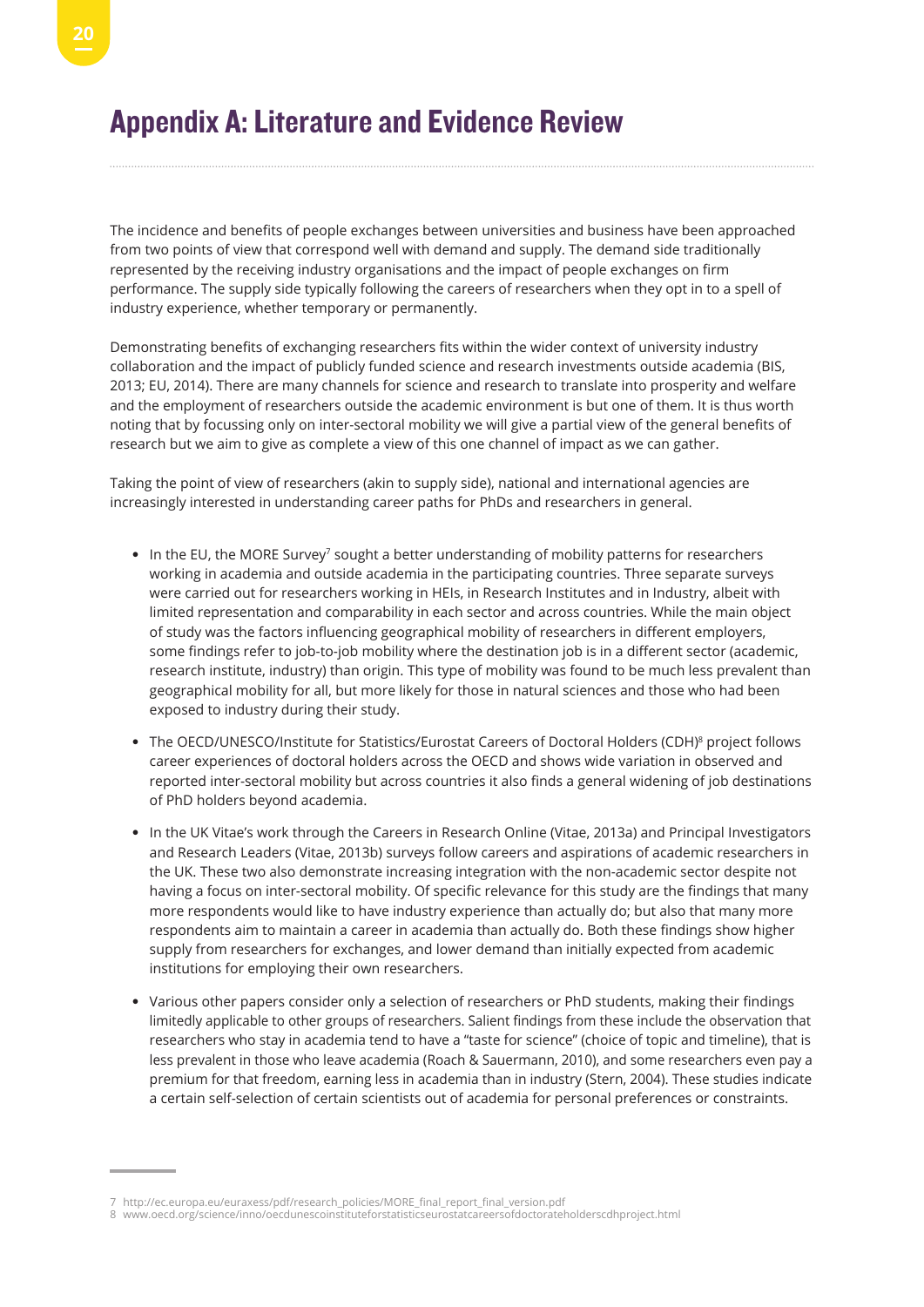By focussing on the outcomes rather than the process of mobility, all of the above rarely consider whether the channels for inter-sectoral mobility are embedded within the strategy of the host institution. This absence of institutional roles in mobility fits well with the conclusions that exchanges between academia and industry are by certain types of pre-disposed researchers, regardless of the host. However, recent evidence from Germany suggests that the host institution plays a role in shaping the future career of its researchers (Hottenrott & Lawson, 2015). Unsurprisingly the source of funding for mobility, whether any funds come from industry or not, is an important enabler of mobility, but also the research orientation of the host department plays a role, some encourage industry experience more than others. Equally, on return from industry experience, researchers can open up new avenues for collaboration (Vitae, 2012), thereby impacting positively on the host institution. Clearly, whether encouraging the mobility through external funding, or research orientation, or benefiting from new partnerships built through industry experience, the host institution has stakes on the inter-sectoral mobility of researchers.

From the industry's point of view, evidence on the impact of employing experienced researchers is less forthcoming as few employers appear to report employment of PhD holders or research staff in general surveys. Typically, empirical studies observe positive relationships between R&D resources and firm performance and from there studies infer that researchers must be among the hidden effects within R&D resources. For some specific countries, matched employer-employee data is available to separate the independent effect of R&D workers on innovation performance. Ejsing et al (2013) find that in Denmark, the mobility of experienced scientists into firms has an independent positive effect on patenting that is larger than hiring recent graduates, but only if the firm has had some experience hiring university researchers. This suggests that reaping the benefits of incoming research talent from academia is an investment that improves with experience hosting these employees. Perhaps because the mutual understanding of the different roles that experienced researchers perform in academia and industry is ironed out with experience, and leads to satisfied employers and employees.

This idea that experience working with academics irons out differences in understanding fits with the belief that a difficulty in encouraging mobility experienced researchers in and out of academia is precisely a lack of a common definition of what they do and their role in either academia or industry. Official statistics provide some context on the features that could define experienced researchers within HEIs in the UK, and also some idea of the prevalence of these staff among the 11 HEIs selected (selection method in Appendix B) for this report.

HESA staff records account for the number and characteristics of staff with a contract at HEIs on a yearly basis. In 2012/13 there were 122,500 full-time and 63,085 part-time staff across all HEIs, and correspondingly 24,075 and 5,750 among the 11 selected for this study. Therefore the selected HEIs accounted for 20% of fulltime and 16% of part-time academic employment in the sector in 2012/13. Across all HESA records, staff in HEIs are predominantly wholly institutionally funded (77% of FTE9) and employed full-time (70% of FTE); and such is the pattern of staff employed in the 11 HEIs selected for this study.

Typically, researchers in their "early career" are accounted for by cross-tabulating the contractual role (research only) with the source of funding (externally funded). Such cross tabulations reveal that while 24% FTE staff are classified as holding research only posts across the UK (and 44% in the selected HEIs), they are disproportionately represented among those who are not wholly institutionally funded. Research staff make up for 77% of the total FTE under "all other sources of funding", which itself is only 23% of the total academic FTE in 2012/13, so research staff are not evenly distributed among funding categories. This distribution is even more acutely uneven across staff employed in the selected HEIs where 81% of FTE research staff are "all other sources of funding" – although it is worth noting that with a non-random selection of 11 HEIs only, this figure is most likely driven by one or two outliers.

<sup>9</sup> Full Time Equivalents (FTE) were calculated using a ¾ ratio for part-time headcounts.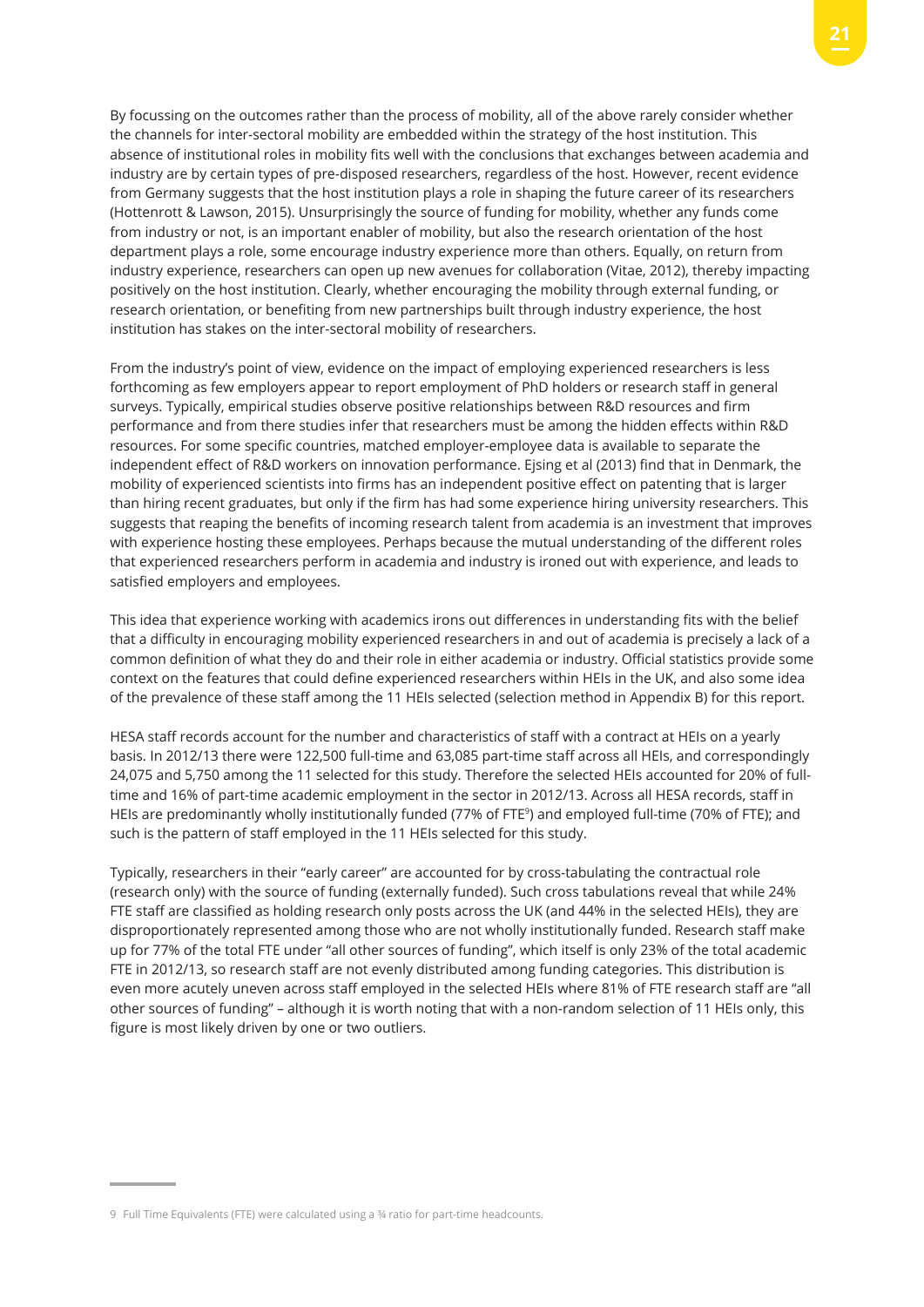Perhaps the most distinctive characteristic of research staff in early career is that they hold fixed-term contracts: 34% FTE of all staff and 75% of FTE research staff hold fixed-term contracts. Some interviewees noted that there are experienced researchers within the category "teaching and research" and "teaching only" positions too. Within the category "teaching only" staff, 35% FTE were in fixed-term contracts while only 10% of staff in "teaching and research" positions held fixed-term contracts. Thus according to role, "teaching and research" roles have the lowest incidence of fixed-term contracts and "research only" the highest.

The causes of this uneven distribution of contractual arrangements are varied, sometimes it is the type of funding for these roles (e.g. time bound research grants), other times it is the type of role (term teaching). Because there are operational reasons for these contracts, it is difficult to establish that their predominance is as a result of an ill functioning labour market, perhaps it is simply a natural consequence of the funding structure and seasonal (term) activity in the sector, or simply as a strategy to identify and retain the best and brightest by the recruiting institution (BIS, 2014a).This reinforces the benefits of providing contextual intelligence on the needs of the HEIs and business as employers of experienced researchers.

The prevalence of fixed-term contracts has been the object of much attention to ascertain the quality of employment offered to highly skilled individuals, both in the UK (Vitae 2014a) and in the EU (EC, 2014b). While the temporary nature of contracts is typically linked to the temporary, nature of some research funding streams, it also indicates a fluid labour market for experienced researchers. One can interpret the extensive use of fixed-term contracts as an indication that institutions find it easier or cheaper to seek new experts at the end of the contract than transferring the experts to an open ended contract. Of particular interest for this study is the fact that because of their timed nature, the prevalence of fixed-term contracts among experienced researchers may facilitate inter-sectoral mobility as an exit route to job insecurity, by moving to industry positions that offer open-ended contracts.

Official statistics also record destinations of staff moves, but caused by the voluntary nature of disclosing this information, these records suffer from high rates of non-response. Because disclosure is voluntary respondents self-select themselves into revealing their destinations, and this renders these accounts not representative of the total, but the low responses throw into sharp contrast the difficulties involved in recording mobility in general. Inflows and Outflows data does not show a high prevalence of moves in to and out of the non HE sector. Mobility between sectors (not within HE) account for around 5% of all recorded moves in any direction. However we only know the origin of 75% and the destination of 57% of those who move in and out - so the figures are partial because they are based on a proportion of self-selected respondents; it could be that among the 43% who moved out and did not disclose a destination, the majority are in industry, these figures cannot tell.

The background evidence overall suggests multiple reasons for asking employers in the academic and industry sectors about the importance of experienced researchers among their staff and about the exchange or mobility of researchers between academia and industry.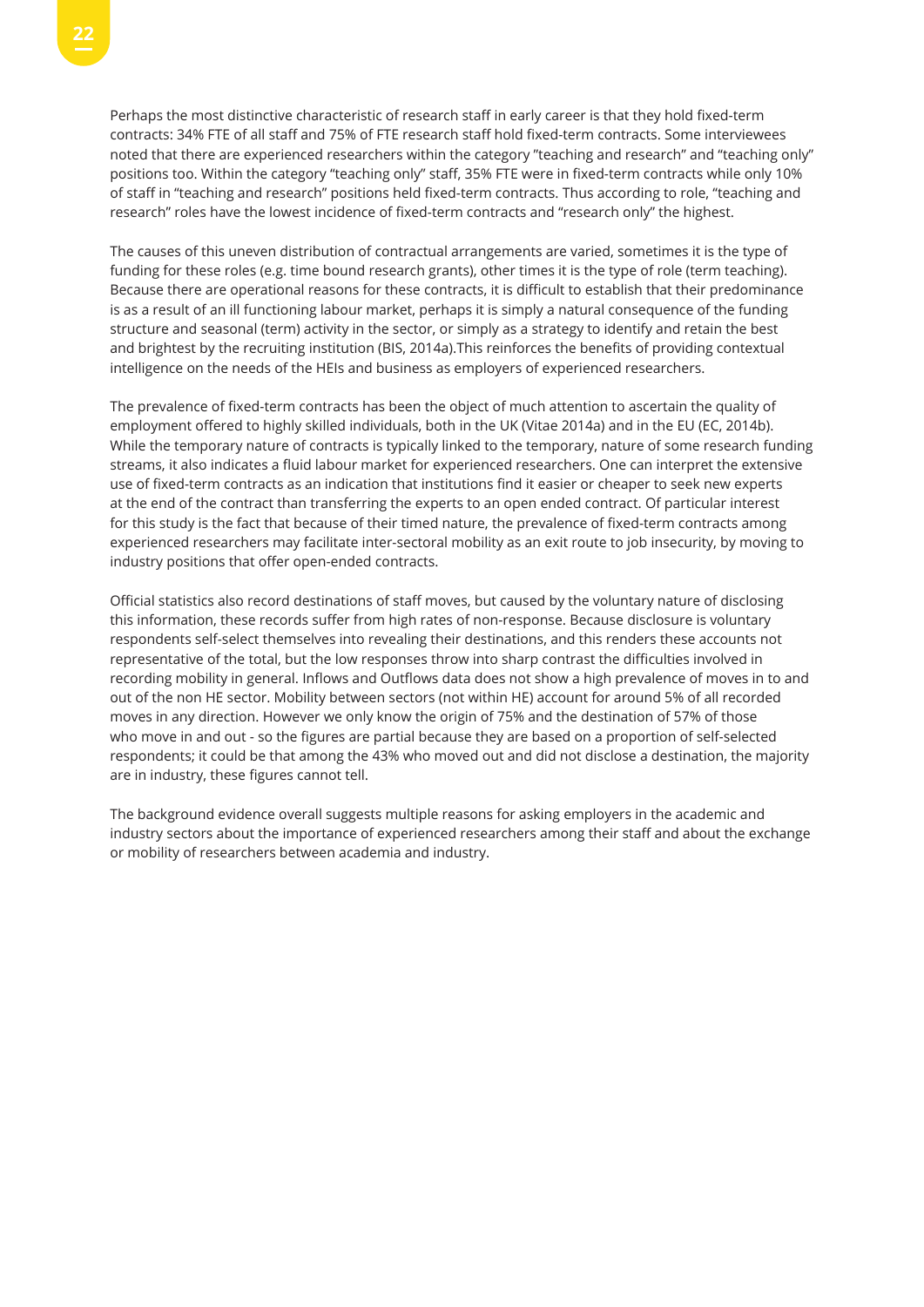## Appendix B: Method for selecting participants and interviews

For the selection of HEIs to interview as part of this report, an effort was made to include a diverse set of exemplars in two stages. In the first stage we selected the top 20 and the bottom 43 HEIs when sorted on the basis of their Grand Total Income in HESA financial returns 2012/13. The reason for the uneven distribution of top and bottom counts was to include NCUB members in both sets, this, in effect, meant excluding the bottom 20 HEIs altogether, which were not members of NCUB at the time. In the second stage, 43 HEIs (20 from top and 23 from bottom) were ranked according to Consultancy income as per HE-BCI returns in 2012/13<sup>10</sup>. This meant a different ranking within group from that based on Grand Total Income, as Consultancy is the category of KE income with the lowest correlation to Grand Total Income. We then selected NCUB members among the top rankers in each group.

Despite efforts to disconnect the selection of HEIs with their scale, the final selection still included 9 HEIs from the top quartile on scale (grand total income), and this scale skewness needs to be borne in mind when reading results. This inequality in income also reflects in the potential size of the population of researchers within each participant HEI: the larger ones count more than 20 times the number of research only staff of the smaller ones in HESA 2012/13 staff records. The implications of providing for the careers of 100 research staff are different from providing for 2,000 plus research staff.

We contacted 11 HEIs to allow for some non-response but all invited kindly accepted the offer so in the end we interviewed (in alphabetical order): Cardiff University, Goldsmiths College, Imperial College of Science Technology and Medicine, and the Universities of Abertay, Bristol, Glasgow, Leeds, Nottingham, Oxford, Southampton and Warwick. The views and practices held at each of them were conveyed by senior research staff managers including Vice-Chancellors of Research and/or Innovation, Heads of Schools, Heads of Human Resources and/or Enterprise and, together with some of these, others in senior roles involved in career development of staff in these universities. Fieldwork for HEIs took place in November/December 2014, five of the interviews were face to face, the remaining six were on the phone.

As noted in the literature review and demonstrated in the RCUK impact of doctoral researchers report (RCUK, 2014) it is notoriously difficult to find businesses that target experienced researchers in their recruitment practices, therefore the selection of businesses followed recommendations from RCUK on their own collaborators and NCUB contacts, and in choosing these we exercised judgement over reaching as many different sectors as we could. Even with this restricted selection criteria we contacted 20 nonacademic organisations to reach the final selection of 9 business: Arup, Astra Zeneca, the British Museum, BP, BT, Meggitt, Rolls Royce, Signal and Syngenta. The views and practices by business were relayed by vice-presidents and other senior managers, directors of technology and/or research and research leaders. Business fieldwork took place in April-June 2015 and all business interviews took place on the phone.

The NCUB are grateful to all participants for their contributions to help shape the future of collaboration in the UK.

<sup>10</sup> Higher Education Business and Community Interactions survey, www.hefce.ac.uk/kess/hebci/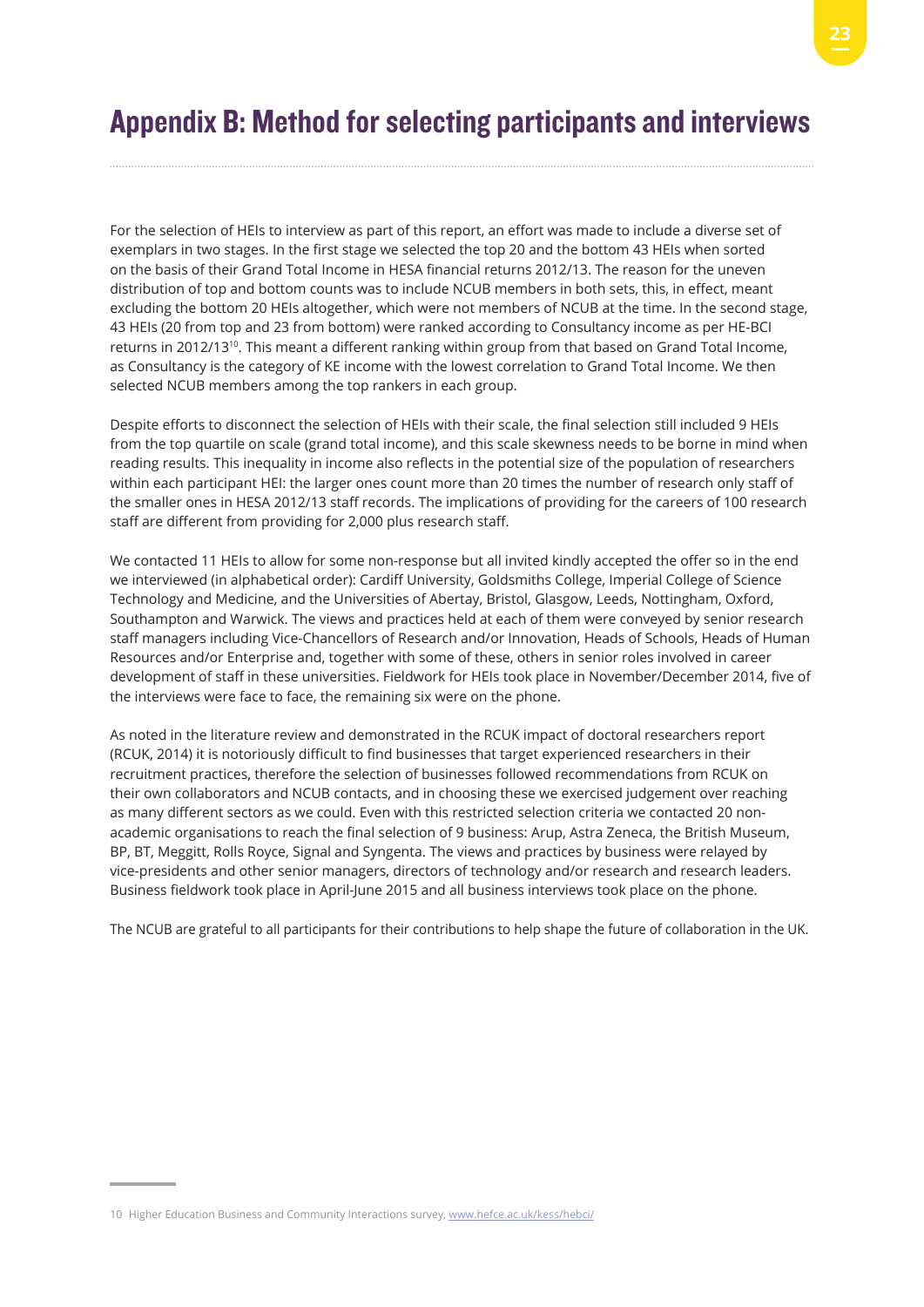## The Exchange of Early Career Researchers between Universities and Business in the UK

### Semi-structured interview for HEIs

The interviews will follow the broad structure outlined below. The purpose of sharing these with you is to enable you to give prior thought to the areas we would like to discuss and to enable the most productive conversation possible. Each interview will last approximately 1 hour.

### I. Definition, relevance and prevalence of inter-sectoral mobility

**1. Does your institution have a policy/strategy regarding the mobility of research staff between universities and business?** 

#### *Prompt:*

- Is there a particular group of research staff that is more exposed to mobility between universities and business?
- **2. Does your institution consider early career researchers as a category of staff with its own definition and role?**

#### *Prompts:*

- Does the institution hold records (other than HESA staff records) on the number of early career researchers by department, academic function, source of finance, term of contract etc?
- Do you follow results from CROS or other initiatives focussed on the prevalence and role of research staff in HEIs?
- **3. What role do early career researchers fulfil across different academic departments at your institution?**

#### *Prompts:*

- How and why are these researchers important to your institution?
- How, if at all, does this role differ by seniority, academic function, terms of contract and source of funding?

### II. Recruitment, retention and turnover of early career researchers

**4. What is your institution's strategy for recruitment, retention and turnover of early career researchers?** 

*Prompts:*

- What role does your institution play in influencing the career choices of early career researchers?
- How do you assess effectiveness of these strategies?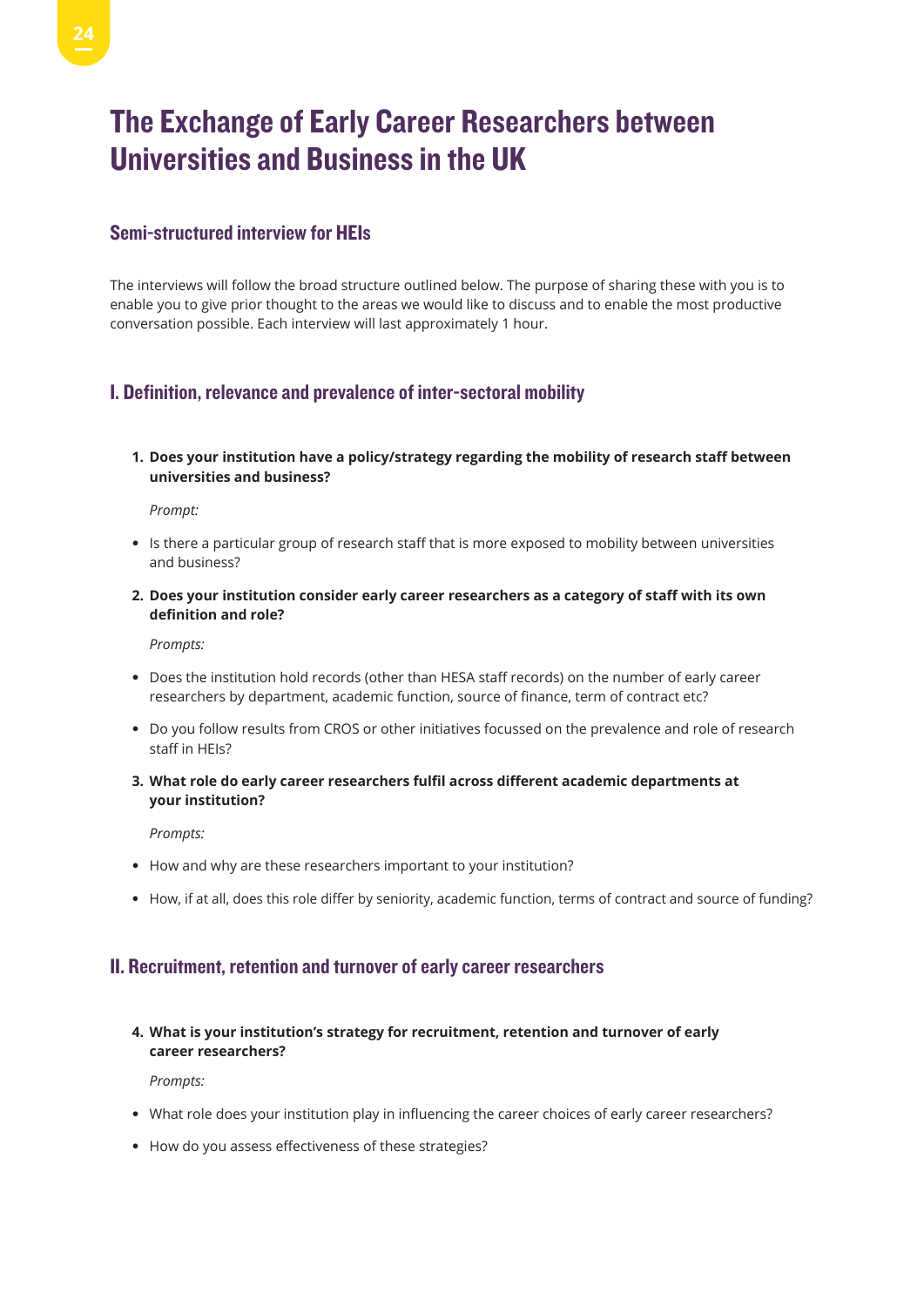**5. Does your institution audit or otherwise follow destinations and reasons for exit of early career researchers?**

*Prompts:*

- How important are destinations in the private sector for early career researchers?
- Do destinations and reasons for exit differ from those applicable to established researchers?
- Do destinations and reasons for exit differ across discipline or academic function?
- 6. How easy (or difficult) is it for early career researchers who have moved to a career in the **private sector to return to academia?**

*Prompts:*

- How does this differ by seniority, academic function, terms of contract or source of funding upon return?
- Does your institution have any strategies in place to recruit researchers currently employed in the private sector?

### III. Benefits and incentives for mobility of early career researchers between universities and business

**7. What role does (or should) mobility of early career researchers between the academic and private sectors play in the management of research resources at your institution?**

*Prompts:*

- What specific benefits does mobility of early career researchers bring to your institution?
- To what extent do you promote and support the inter-sectoral mobility of early career researcher, other than through non-academic placements/secondment programmes?
- 8. What changes in the mobility of early career research staff would you like to or expect to see in **the future?**

*Prompts:*

- What are the drivers of these changes you foresee?
- How does this need/expectation differ by seniority, academic function, terms of contract and source of funding for early career research post(s)?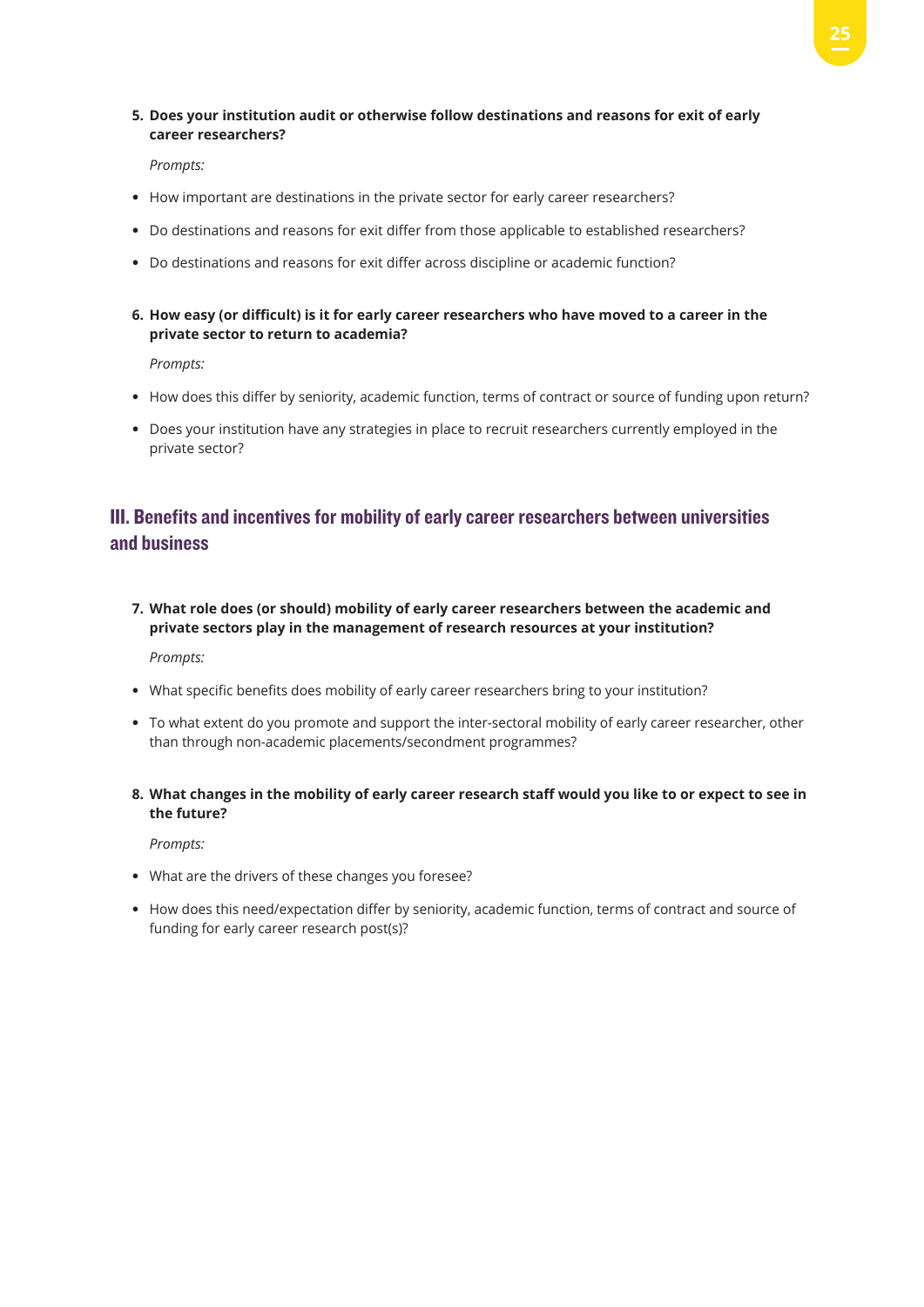### IV. Challenges and opportunities in mobility of early career researchers between universities and business

**9. What are the barriers faced by early career researchers wishing to continue a research career in the private sector?**

*Prompts:*

- Are you aware of constraints faced by early career researchers wishing to continue a research career in the private sector? Are these different for established researchers?
- To what extent can publicly funded initiatives help overcome these barriers?
- **10. What could business and HEIs do together to facilitate mobility of researchers between the academic and private sectors?**

 *Prompts:*

- What are the areas where coordinated or collaborative approaches between HEIs and business can help smooth mobility of early career researchers between academia and private sector?
- What is the role of universities and business in boosting the reputation of careers in the private sector?

## Exchanging Researchers between Universities and Business in the UK

### Semi-structured interview for Business

The NCUB is exploring how business members use experienced researchers in their operations and strategy. Experienced researchers mean different things for different members and they may or may not hold a research position. NCUB does not seek to establish a definition but to understand the career routes available for researchers who have decided to pursue a career outside academia.

### *The interview will roughly follow the schedule below and will last 40 minutes*

#### **I. Relevance and prevalence of exchange of research talent between universities and business**

#### **1. Do you actively recruit experienced researchers from universities (not graduates)?**

*Prompt:* 

- Is this for specific roles, or levels of seniority, e.g. do you recruit researchers to research only or/and management roles, or to more experienced positions?
- Would you be able to tell how many of your research staff have had research experience in academia after graduation?

**26**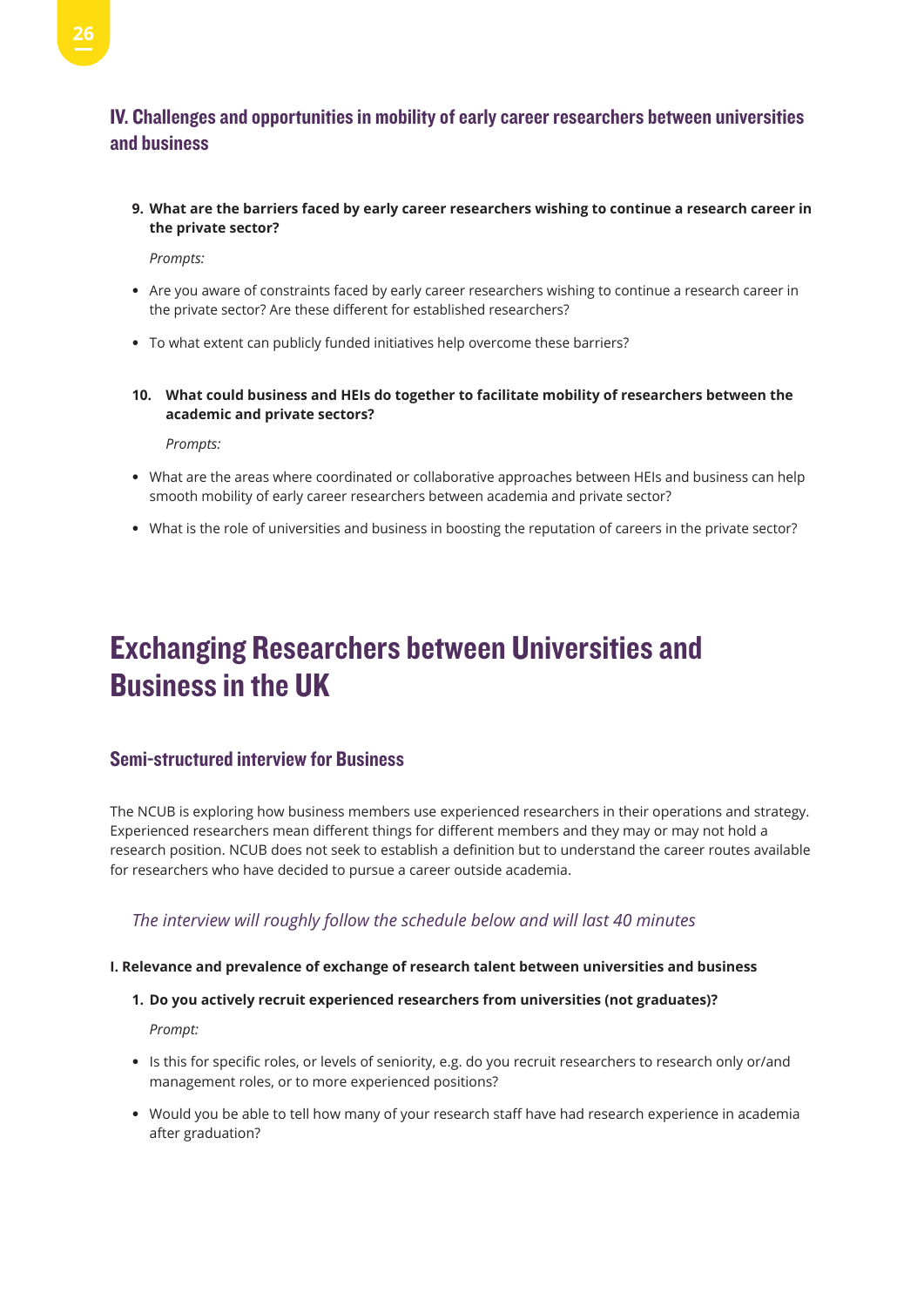#### • **Why, or why not, do you recruit experienced academics?**

*Prompt:*

- What special skills/knowledge do they bring from academia?
- Would you consider developing these skills within your own staff through the exchange of talent with universities?

#### **II. Retention and turnover of research staff**

#### **2. What is your organisation's strategy for retention and turnover of researchers?**

*Prompt:* 

- Do you have specific points of entry, or career progression, for academic researchers, different from other recruits?
- **3. Have you found any difficulties in recruiting research staff from universities?**

*Prompt:* 

- What barriers are there?
- To what extent do you think these barriers are under your control?
- **4. Have you had instances of your researcher staff returning to pursue a career in academia?**

*Prompt:*

• Do you think universities are prepared to exploit the benefits of mobility of researchers between academia and businesses?

#### **III. Challenges and opportunities in the exchange of experienced staff between universities and business**

#### **5. How satisfied are you with recruitment and retention levels of researchers in your company?**

*Prompt:*

- Do you get enough of sufficient quality applicants?
- What about long standing university researchers seeking a career in the private sector?
- **6. What trends in the exchange of experienced staff between universities and business would you like to or expect to see in the future?**

*Prompt:*

- What are the drivers of these changes you foresee?
- **7. What could business and universities do together to facilitate the exchange of research talent between universities and private sectors?**

*Prompt:*

- What are the areas where coordinated or collaborative approaches would help and how?
- What is the role of universities and business in boosting the reputation of careers in the private sector?

**27**